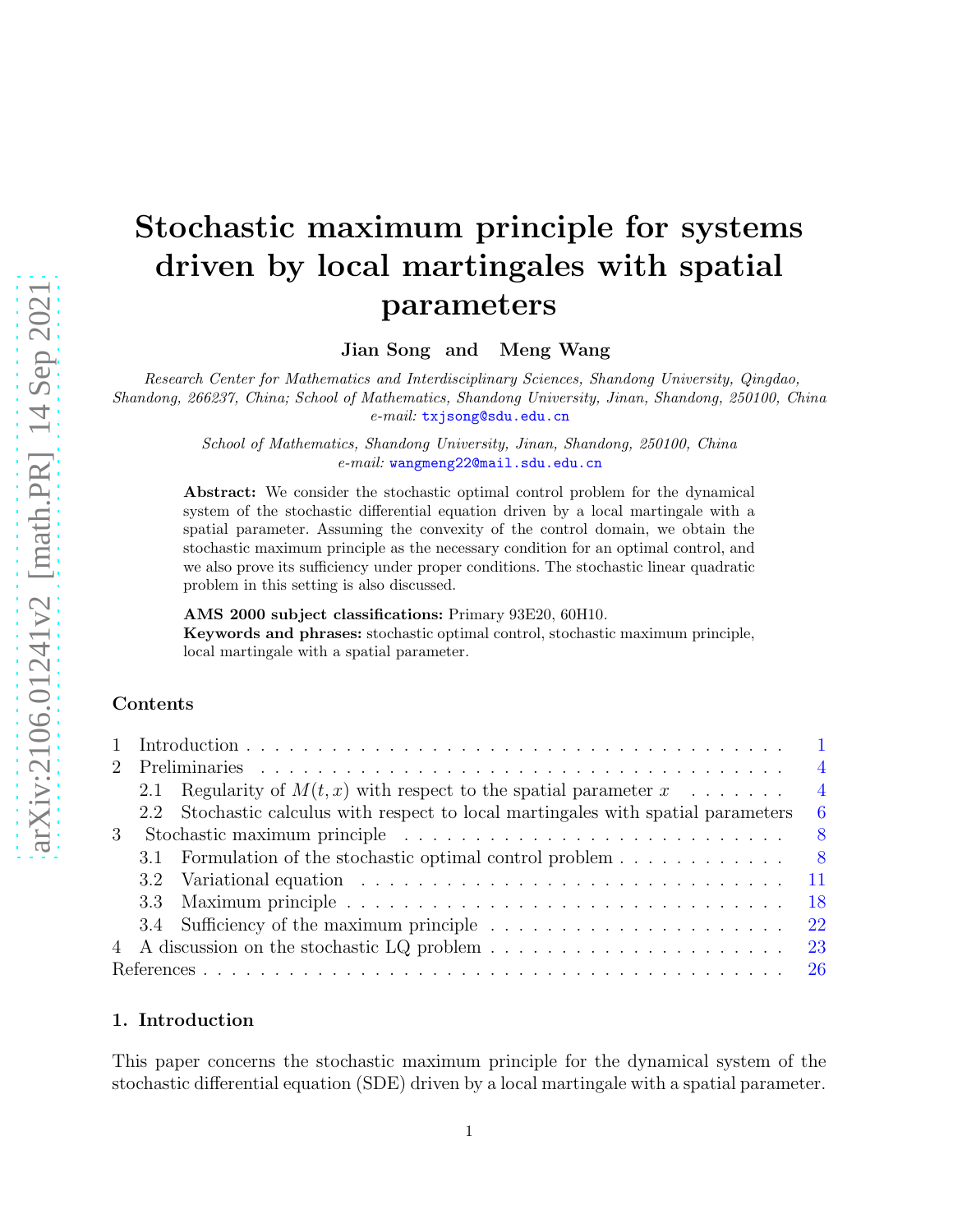On a filtered probability space  $(\Omega, \mathcal{F}, \{\mathcal{F}_t\}_{t>0}, P)$  that satisfies the usual conditions, we consider the following stochastic controlled system

<span id="page-1-0"></span>
$$
\begin{cases}\n dx^{u}(t) = b(t, x^{u}(t), u(t))dt + M(dt, x^{u}(t), u(t)), \nx^{u}(0) = x_{0}^{u},\n\end{cases}
$$
\n(1.1)

where  $b : [0, T] \times \mathbb{R}^d \times U \times \Omega \to \mathbb{R}^d$  is an  $\{\mathcal{F}_t\}_{t \geq 0}$ -adapted process, and

$$
\left\{M(t, x, u), t \in [0, T]\right\}_{(x, u)\in \mathbb{R}^d \times U}
$$

is a family of d-dimensional local martingales with the parameter  $(x, u) \in \mathbb{R}^d \times U \subset \mathbb{R}^d \times \mathbb{R}^k$ . We assume that the control domain U is a convex subset of  $\mathbb{R}^k$ . Let

<span id="page-1-3"></span>
$$
\mathbf{U}[0,T] = \left\{ u : [0,T] \times \Omega \to U : u \text{ is } \{ \mathcal{F}_t \}_{t \ge 0} \text{-adapted and } \mathbb{E} \int_0^T |u(t)|^2 dt < \infty \right\} \quad (1.2)
$$

denote the set of all admissible controls. The cost functional  $J(u)$  is given by

<span id="page-1-1"></span>
$$
J(u) = E\left[\int_0^T f(t, x^u(t), u(t))dt + \Phi(x^u(T))\right], \quad u \in \mathbf{U}[0, T],
$$
 (1.3)

where  $f : [0, T] \times \mathbb{R}^d \times U \to \mathbb{R}$  and  $\Phi : \mathbb{R}^d \to \mathbb{R}$  are measurable functions.

For an optimal control  $\bar{u} \in \mathbf{U}[0,T]$ , i.e., a control  $\bar{u}$  satisfying  $J(\bar{u}) = \inf_{u \in \mathbf{U}[0,T]} J(u)$ , let  $\bar{x} = x^{\bar{u}}$ , and we call  $(\bar{x}, \bar{u})$  an optimal pair. The goal of this paper is to find the necessary condition which is the so-called stochastic maximum principle for an optimal pair  $(\bar{x}, \bar{u})$ for the optimal control problem  $(1.1)$ – $(1.3)$ , and moreover, we shall prove the sufficiency of the stochastic maximum principle under proper conditions.

SDEs driven by Brownian motion have been extensively studied, in particular, by the celebrated Itô calculus. The diffusion processes described by SDEs play an important role in the study of stochastic dynamical systems. To study various problems concerning SDEs driven by random vector fields (infinite-dimensional random processes), Kunita [\[15\]](#page-26-0) developed stochastic calculus for semimartingales with spatial parameters and studied SDEs of the following form:

<span id="page-1-2"></span>
$$
X_t = x_0 + \int_0^t F(ds, X_s), \tag{1.4}
$$

where  $\{F(t, x), t \in [0, T]\}_{x \in \mathbb{R}^d}$  is a family of continuous semimartingales with the spatial parameter  $x \in \mathbb{R}^d$ . Note that  $(1.1)$  is a specific form of  $(1.4)$ .

On the one hand, Itô's SDE is a special case of  $(1.4)$  if we set

$$
F(t,x) = \int_0^t f_0(r,x)dr + \sum_{k=1}^m \int_0^t f_k(r,x)dB_r^k,
$$

where  $(B^1, \ldots, B^m)$  is an *m*-dimensional Brownian motion. On the other hand, if  $F(t, x)$ is a C-Brownian motion, i.e., for any partition  $0 \leq t_0 < t_1 \cdots < t_n \leq T$  of  $[0, T]$ , the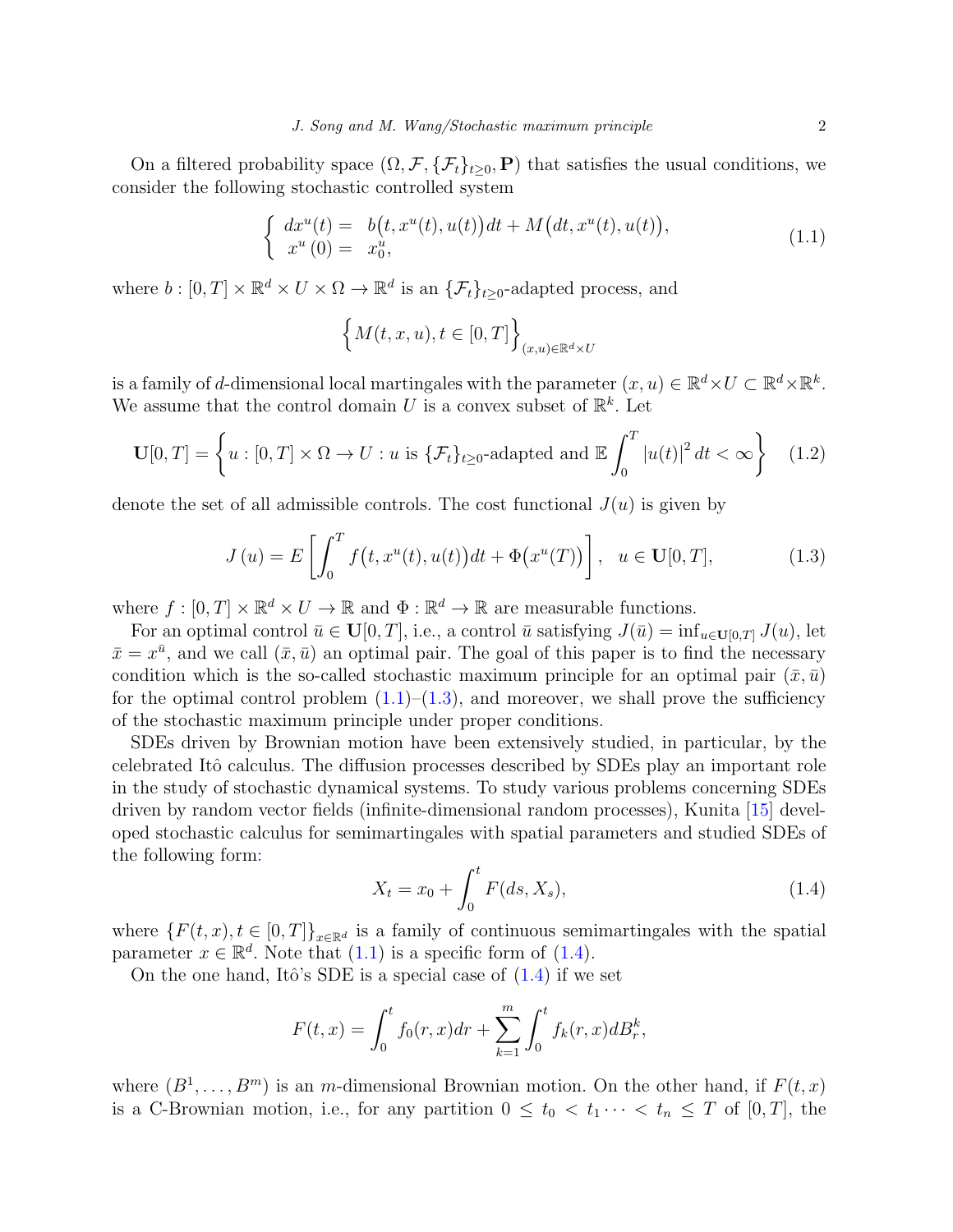increments  $F(t_{i+1}, x) - F(t_i, x), i = 0, 1, \dots, n$  are independent, Kunita [\[14\]](#page-26-1) proved that there exist a sequence of independent Brownian motions  ${B<sup>k</sup>}_{k\in\mathbb{N}}$  and functions  ${f<sub>k</sub>}_{k\in\mathbb{N}}$ such that

$$
F(t,x) = \int_0^t f_0(r,x)dr + \sum_{k=1}^{\infty} \int_0^t f_k(r,x)dB_r^k.
$$

Thus, Equation [\(1.4\)](#page-1-2) can be viewed formally as an SDE driven by infinite-dimensional Brownian motion.

Stochastic optimal control problems of dynamical systems driven by finite-dimensional Brownian motion have been studied in depth. Here, we briefly mention some literature on stochastic maximum principles, which is by no means complete. Bismut [\[2\]](#page-25-1) obtained the local maximum principle for stochastic optimal control problems with a convex control set. Peng [\[22\]](#page-26-2) obtained the maximum principle for the general case in which the diffusion coefficient may contain the control variable and the control domain need not be convex. More recently, stochastic maximum principles for mean-field control problems were studied in, for instance, Li [\[16\]](#page-26-3), Buckdahn, Li, and Ma [\[3\]](#page-25-2), Meyer-Brandis, Øksendal, and Zhou [\[21\]](#page-26-4), and for stochastic recursive optimal control problems by employing backward stochastic differential equations (BSDEs) in Chen and Epstein [\[4\]](#page-25-3), Ji and Zhou [\[13\]](#page-26-5), Hu [\[10\]](#page-25-4), etc. For stochastic maximum principles in other various situations, we also refer to, for instance, Ma and Yong  $[19]$ , Hu, Ji, and Xue  $[11]$ , Tang  $[24]$ , Zhou  $[27]$ , Wu  $[25]$ , Han, Peng, and Wu [\[9\]](#page-25-5), Yong and Zhou [\[26\]](#page-26-11), and the references therein.

The present paper concerns the optimal control problem  $(1.1)$ – $(1.3)$  driven by a local martingale with a spatial parameter. One obvious motivation is that, viewing  $(1.1)$  as an SDE driven by infinite-dimensional Brownian motion, it arises naturally when studying financial markets comprising numerous stocks. Indeed, optimal control problems for systems governed by infinite-dimensional stochastic evolution equations have been investigated in, for instance,  $[5, 7, 8, 12, 18]$  $[5, 7, 8, 12, 18]$  $[5, 7, 8, 12, 18]$  $[5, 7, 8, 12, 18]$  $[5, 7, 8, 12, 18]$  $[5, 7, 8, 12, 18]$  $[5, 7, 8, 12, 18]$  $[5, 7, 8, 12, 18]$ . Another motivation comes from the study of an illiquid financial market in which the trades of a single large investor can influence market prices. For such a market, Peter and Dietmer [\[1\]](#page-25-9) employed a family of continuous semimartingales  ${P(t, v), t \in [0, T]}_{v \in \mathbb{R}}$  to model the price fluctuations of the risky asset given that the large investor holds a constant stake of v shares in this asset.

We would also like to point out that the existence and uniqueness of the solution to [\(1.4\)](#page-1-2) were obtained under suitable Lipschitz conditions in Kunita [\[15\]](#page-26-0), and this result was extended in Liang [\[17\]](#page-26-14) to the non-Lipschitz case. Backward doubly SDEs involving martingales with spatial parameters were studied in Bally and Matoussi [\[20\]](#page-26-15) and Song, Song, and Zhang [\[23\]](#page-26-16), and the solutions were proved therein to be probabilistic interpretations (nonlinear Feynman-Kac formulas) for the corresponding stochastic partial differential equations.

We would like to make a few remarks on our work before ending this introduction. In our optimal control problem  $(1.1)$ – $(1.3)$ , we assume that the control domain  $U \subset \mathbb{R}^k$ is a convex set, and this enables us to apply the standard variational method to derive the stochastic maximum principle. A key step of the variational method is to derive the variational equation (see eq.  $(3.6)$  in Section [3.2\)](#page-10-0) for the generalized SDE  $(1.1)$ , which involves calculating the derivatives of the local martingale M with respect to the spatial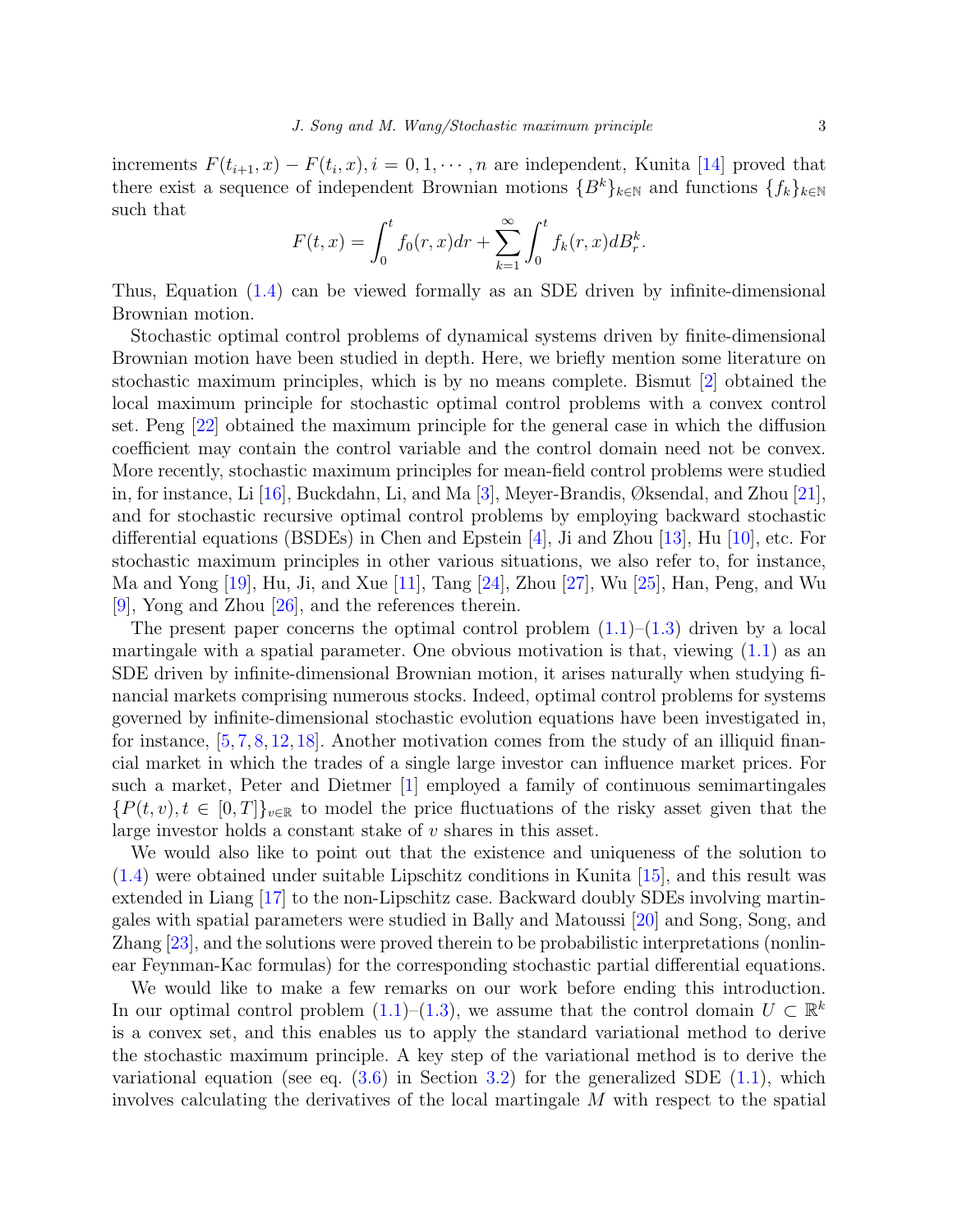parameters  $x$  and  $u$ . This is the major difference between our problem and the classical case. Further, to obtain the variational equation, we shall employ the stochastic calculus for semimartingales with parameters developed in  $|15|$ . Furthermore, the corresponding adjoint equation (see BSDE [\(3.18\)](#page-17-1) in Section [3.3\)](#page-17-0) contains an extra martingale which is orthogonal to M to guarantee the existence and uniqueness of the solution. This is because the BSDE is driven by a general martingale rather than Brownian motion (see El Karoui and Huang [\[6\]](#page-25-10)). Despite all these differences, we can show that the classical stochastic maximum principle is indeed a special case in our setting.

The rest of this paper is organized as follows. In Section [2,](#page-3-0) we provide some preliminaries on the stochastic calculus for martingales with spatial parameters. In Section [3,](#page-7-0) we formulate our optimal control problem, derive the stochastic maximum principle, and prove its sufficiency under proper conditions. Finally in Section [4,](#page-22-0) we discuss the linear quadratic optimal control problems (LQ problems) in our setting.

Throughout the article, we use C to denote a generic constant which may vary in different places.

### <span id="page-3-0"></span>2. Preliminaries

In this section, we collect some preliminaries on regularity results and stochastic calculus for local martingales with t spatial parameters. We refer to [\[15\]](#page-26-0) for more details.

We recall some conventional notations. Denote by  $\mathbb{R}^d$  the d-dimensional real Euclidean space. We use the notation  $\partial_x = \begin{pmatrix} \frac{\partial}{\partial x} & \frac{\partial}{\partial y} & \frac{\partial}{\partial y} \\ \frac{\partial}{\partial y} & \frac{\partial}{\partial z} & \frac{\partial}{\partial z} & \frac{\partial}{\partial z} \\ \frac{\partial}{\partial z} & \frac{\partial}{\partial z} & \frac{\partial}{\partial z} & \frac{\partial}{\partial z} & \frac{\partial}{\partial z} \\ \frac{\partial}{\partial z} & \frac{\partial}{\partial z} & \frac{\partial}{\partial z} & \frac{\partial}{\partial z} & \frac{\partial}{\partial z} \\ \frac{\partial}{\partial z} & \frac{\$  $\frac{\partial}{\partial x_1},\cdots,\frac{\partial}{\partial x_n}$  $\partial x_d$ for  $x \in \mathbb{R}^d$ . Then for  $\Psi : \mathbb{R}^d \to \mathbb{R}$ ,  $\partial_x \Psi =$  ∂  $\frac{\partial}{\partial x_j}\Psi\Bigg)$ is a row vector, and for  $\Psi : \mathbb{R}^d \to \mathbb{R}^n$ ,  $\partial_x \Psi = \left(\frac{\partial}{\partial x}\right)$  $\frac{\partial}{\partial x_j} \Psi_i\Bigg)$  $\sum_{n \times d}$  is an  $n \times d$  matrix. For two vectors  $u, v \in \mathbb{R}^d$ ,  $\langle u, v \rangle$  denotes the scalar product of u and v, and  $|v| = \sqrt{\langle v, v \rangle}$ means the Euclidean norm of v. We also use  $\langle \cdot, \cdot \rangle$  to denote the quadratic covariation of two continuous local martingales. For  $A, B \in \mathbb{R}^{d \times n}$ , we denote the scalar product of M and N by  $\langle M, N \rangle = \text{tr}[MN^*](\text{resp., } ||M|| = \sqrt{\text{tr}[MN^*]}),$  where the superscript  $*$  stands for the transpose of vectors or matrices.

### <span id="page-3-1"></span>2.1. Regularity of  $M(t, x)$  with respect to the spatial parameter x

In this subsection, we shall recall some results on the differentiability of continuous local martingales with respect to the spatial parameter  $x$ .

Let  $M := \{M(t, x), t \in [0, T]\}_{x \in \mathbb{R}^d}$  be a family of local martingales with joint quadratic variation (quadratic covariation) on the interval  $[0, t]$  given by a.s.

$$
\langle M(\cdot, x), M(\cdot, y) \rangle_t = \int_0^t q(s, x, y) ds,
$$
\n(2.1)

where  $q(t, x, y)$  is a predictable process and is called the local characteristic of M.

Let  $\alpha = (\alpha_1, \ldots, \alpha_d)$  be a multi-index, and  $|\alpha| = \alpha_1 + \cdots + \alpha_d$ . Let d and l be positive integers and m be a nonnegative integer. Denote by  $C^m(\mathbb{R}^d;\mathbb{R}^l)$  or simply  $C^m$  the set of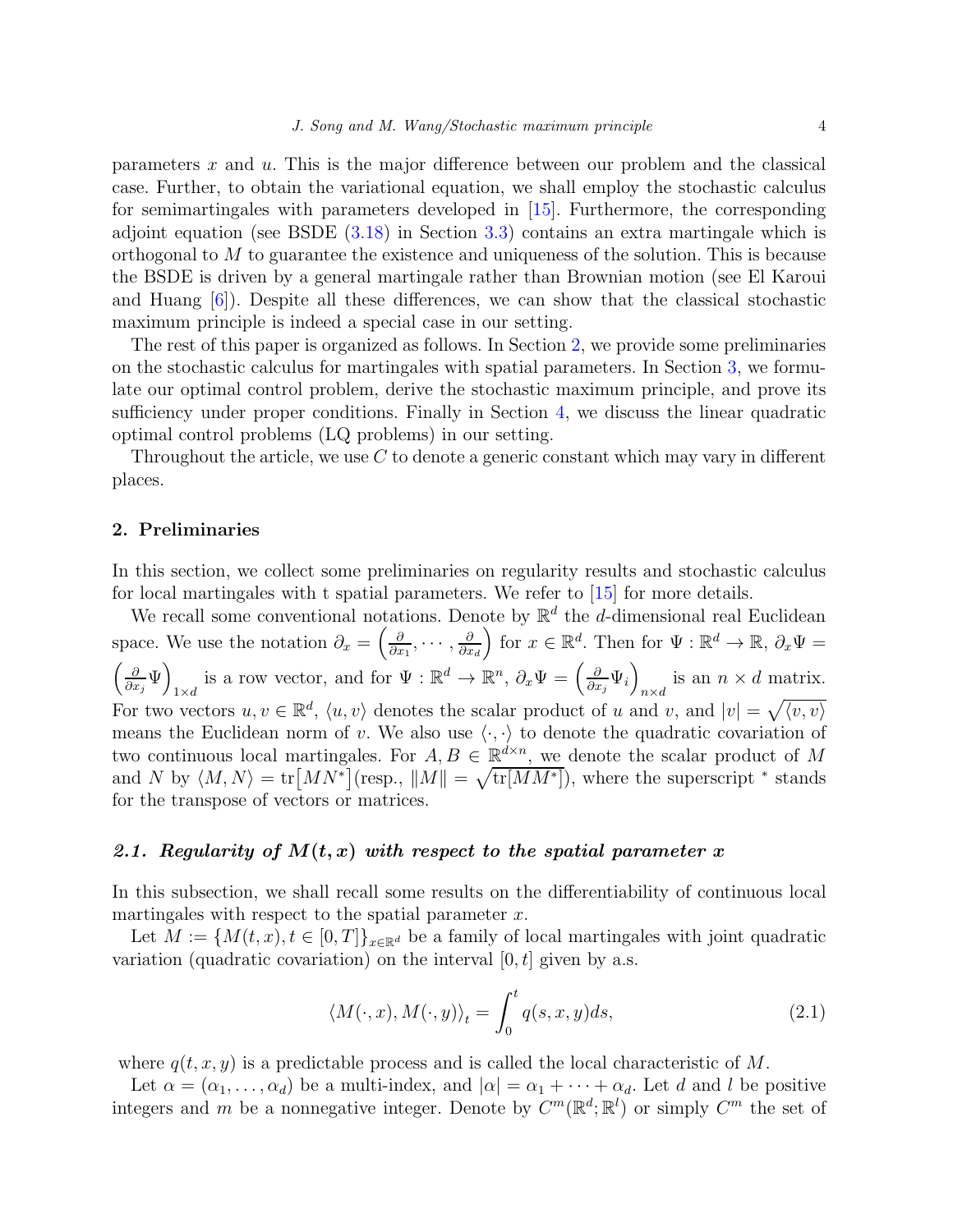m-times continuously differentiable functions  $f: \mathbb{R}^d \to \mathbb{R}^l$ . We use the convention that if  $m = 0, C^{0}(\mathbb{R}^{d}; \mathbb{R}^{l})$  is just the set  $C(\mathbb{R}^{d}; \mathbb{R}^{l})$  of continuous functions.

Let K be a subset of  $\mathbb{R}^d$ . Denote

$$
||f||_{m,K} = \sup_{x \in K} \frac{|f(x)|}{1+|x|} + \sum_{1 \leq |\alpha| \leq m} \sup_{x \in K} |D^{\alpha} f(x)|,
$$

where  $D^{\alpha} := \frac{\partial^{|\alpha|}}{(\partial x_1)^{\alpha_1}}$  $\frac{\partial^{|\alpha|}}{(\partial x_1)^{\alpha_1}...\hat{(\partial x_d)^{\alpha_d}}}$  is the differential operator. Then  $C^m$  is a Fréchet space endowed with seminorms  $\{ \| \cdot \|_{m,K} : K \subset \mathbb{R}^d \text{ is compact} \}.$  When  $K = \mathbb{R}^d$ , we also write  $\| \cdot \|_m :=$  $\|\cdot\|_{m,\mathbb{R}^d}$ . Here  $C_b^m$  denotes the set  $\{f \in C^m : \|f\|_m < \infty\}$ .

For a constant  $\delta \in (0,1]$ , let  $C^{m,\delta}$  denote the set of functions  $f \in C^m$  such that the partial derivatives  $D^{\alpha} f$  with  $|\alpha| = m$  are δ-Hölder continuous. Similarly,  $C^{m,\delta}$  is a Fréchet space under the seminorms,

$$
||f||_{m+\delta,K} := ||f||_{m,K} + \sum_{|\alpha|=m} \sup_{\substack{x,y \in K \\ x \neq y}} \frac{|D^{\alpha}f(x) - D^{\alpha}f(y)|}{|x - y|^{\delta}},
$$

where K are compact subsets of  $\mathbb{R}^d$ . Clearly  $C^{m,0} = C^m$ . We also write  $\|\cdot\|_{m+\delta,\mathbb{R}^d} := \|\cdot\|_{m+\delta}$ , and denote by  $C_b^{m,\delta}$  $\int_b^{m,\delta}$  the set  $\{f \in C^{m,\delta} : ||f||_{m+\delta} < \infty\}.$ 

We say that a continuous function  $f(t, x), (t, x) \in [0, T] \times \mathbb{R}^d$  belongs to the class  $C^{m, \delta}$ (or  $f(t, \cdot)$  is a  $C^{m,\delta}$ -valued function) if for each fixed  $t \in [0,T]$ ,  $f(t, \cdot)$  belongs to  $C^{m,\delta}$  and  $\int_0^T ||f(t, \cdot)||_{m+\delta,K} dt < \infty$  for any compact subset  $K \subset \mathbb{R}^d$ .

Similarly, the function space  $\tilde{C}^m$  consists of all  $\mathbb{R}^l$ -valued functions  $g(x, y)$  that are mtimes differentiable with respect to each  $x, y \in \mathbb{R}^d$ . For  $K \subset \mathbb{R}^d$ , we define

$$
||g||_{m,K}^{\sim} := \sup_{x,y \in K} \frac{|g(x,y)|}{(1+|x|)(1+|y|)} + \sum_{1 \leq |\alpha| \leq m} \sup_{x,y \in K} |D_x^{\alpha} D_y^{\alpha} g(x,y)|.
$$

Then  $\widetilde{C}^m$  is a Fréchet space equipped with the seminorms  $\{ \| \cdot \|_{m,K}^{\sim}, K \subset \mathbb{R}^d \text{ is compact} \}.$ 

For  $\delta \in (0, 1]$ , we define

$$
||g||_{m+\delta,K}^{\sim} = ||g||_{m,K}^{\sim} + \sum_{|\alpha|=m} ||D_x^{\alpha} D_y^{\alpha} g||_{\delta,K}^{\sim},
$$

where

$$
||g||_{\delta,K}^{\sim} = \sup_{\substack{x,y,x',y'\in K \\ x\neq x',y\neq y'}} \frac{|g(x,y) - g(x',y) - g(x,y') + g(x',y')|}{|x - x'|^{\delta} |y - y'|^{\delta}}.
$$

Let  $\widetilde{C}^{m,\delta}$  denote the space of functions g such that  $||g||_{m+\delta,K}^{\sim} < \infty$  for any compact subset K, and thus  $\widetilde{C}^{m,\delta}$  is a Fréchet space with the seminorms  $\{ \| \cdot \|_{m+\delta,K}^{\sim}, K \subset \mathbb{R}^d \text{ is compact} \}.$ We also have  $\widetilde{C}^{m,0} = \widetilde{C}^m$ 

When  $K = \mathbb{R}^d$ , we write  $\|\cdot\|_{m}^{\sim} := \|\cdot\|_{m,\mathbb{R}^d}^{\sim}$  and  $\|\cdot\|_{m+\delta}^{\sim} := \|\cdot\|_{m+\delta,\mathbb{R}^d}^{\sim}$ . We also define  $\widetilde{C}_b^m := \{ g \in \widetilde{C}^m : ||g||_m^{\sim} < \infty \}$  and  $\widetilde{C}_b^{m,\delta} := \{ g \in \widetilde{C}^m : ||g||_{m+\delta}^{\sim} < \infty \}.$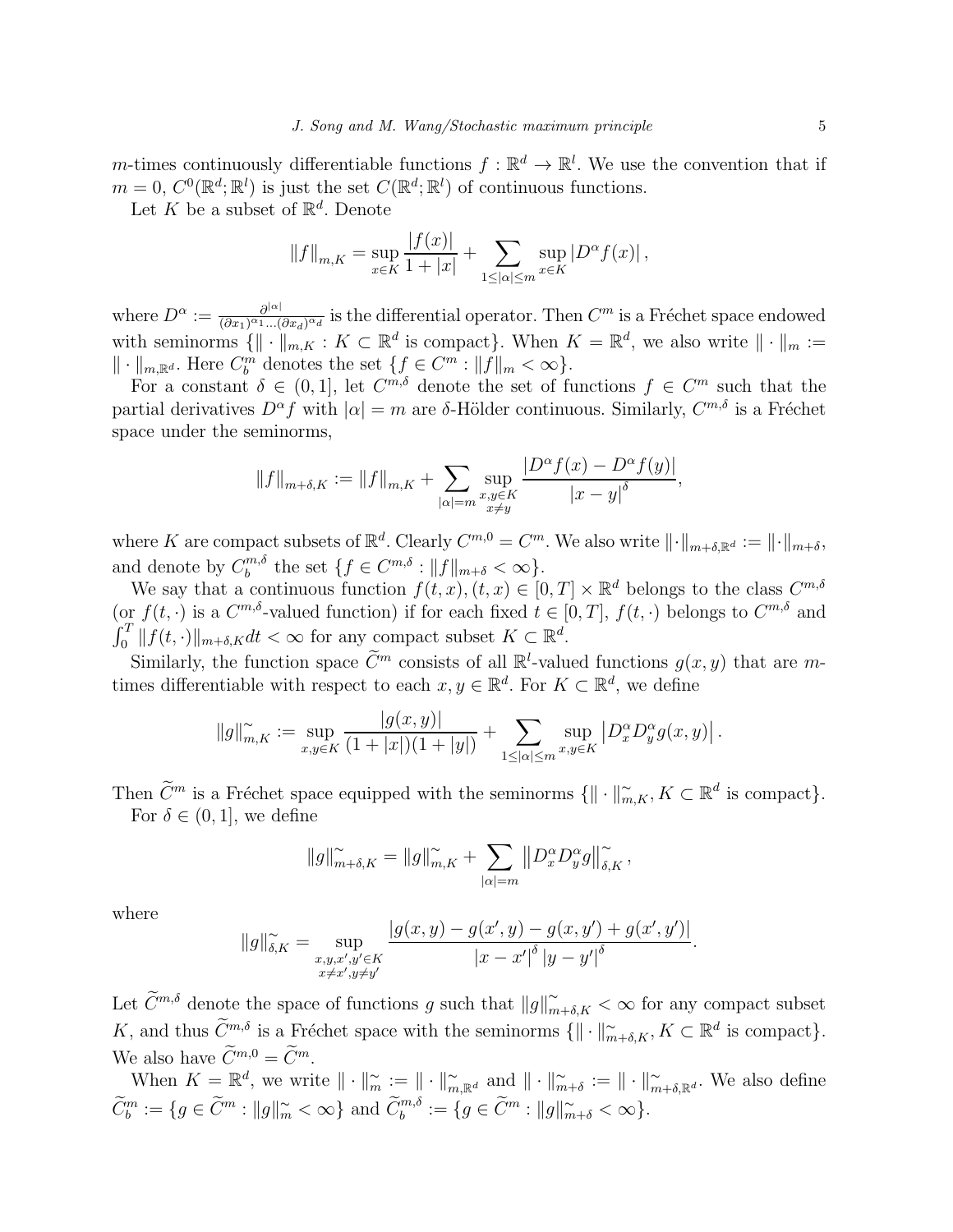Consider a random field  $\{F(\omega, t, x), t \in [0, T], x \in \mathbb{R}^d\}$ . If  $F(\omega, t, x)$  is m-times continuously differentiable with respect to x for almost all  $\omega \in \Omega$  and for all  $t \in [0, T]$ , then it is called a  $C^m$ -valued process. Furthermore, if  $t \mapsto F(\omega, t, \cdot)$  is a continuous mapping from  $[0, T]$  to  $C<sup>m</sup>$  for almost all  $\omega$ , then we call it a *continuous*  $C<sup>m</sup>$ -process. In the same way,  $\lim_{n\to\infty} \cos C^{m,\delta}\text{-valued process, continuous } C^{m,\delta}\text{-process, }\widetilde{C}^m\text{-valued process, continuous}\Big|_{\widetilde{C}^m,\delta}$  $\widetilde{C}^m$ -process,  $\widetilde{C}^{m,\delta}$ -valued process, and continuous  $\widetilde{C}^{m,\delta}$ -process.

The following two theorems (Theorem [2.1](#page-5-1) and Theorem [2.2\)](#page-5-2), which are adopted from [\[15\]](#page-26-0) (Theorem 3.1.2 and Theorem 3.1.3, respectively), describe the relationship of the spatial regularity between local martingales and their joint quadratic variations.

<span id="page-5-1"></span>**Theorem 2.1.** Let  $\{M(t, x), t \in [0, T]\}_{x \in \mathbb{R}^d}$  be a family of continuous local martingales with  $M(0, x) \equiv 0$ . Assume that the joint quadratic variation  $Q(t, x, y)$  has a modification of a continuous  $\widetilde{C}^{m,\delta}$ -process for some  $m \in \mathbb{N}$  and  $\delta \in (0,1]$ . Then  $M(t,x)$  has a modification of continuous  $C^{m,\varepsilon}$ -process for any  $\varepsilon < \delta$ . Furthermore, for any  $|\alpha| \leq m$ ,  $\{D_x^{\alpha}M(t,x), t \in$  $[0, T]_{x \in \mathbb{R}^d}$  is a family of continuous local martingales with the joint quadratic variation  $D_x^{\alpha}D_y^{\alpha}Q(t, x, y).$ 

<span id="page-5-2"></span>**Theorem 2.2.** Let  $\{M(t, x), t \in [0, T]\}_{x \in \mathbb{R}^d}$  and  $\{N(t, y), t \in [0, T]\}_{y \in \mathbb{R}^d}$  be continuous local martingales with values in  $C^{m,\delta}$  for some  $m \geq 0$  and  $\delta \in (0,1]$ . Then the joint quadratic variation has a modification of a continuous  $\widetilde{C}^{m,\varepsilon}$ -process for any  $\varepsilon < \delta$ . Furthermore, the modification satisfies, for  $|\alpha|, |\beta| \leq m$ ,

$$
D_x^{\alpha} D_y^{\beta} \langle M(\cdot, x), N(\cdot, y) \rangle_t = \langle D_x^{\alpha} M(\cdot, x), D_y^{\beta} N(\cdot, y) \rangle_t \tag{2.2}
$$

for all  $t \in [0, T]$ .

Fix some nonnegative integer m and  $\delta \in (0,1]$ , then the local characteristic  $q(t, x, y)$  of M is said to belong to the class  $B^{m,\delta}$ , if  $q(t, \cdot, \cdot)$  has a modification of a predictable  $\widetilde{C}^{m,\delta}$ valued process with  $\int_0^T \|q(t)\|_{m+\delta,K}^{\infty} dt < \infty$  a.s. for any compact set  $K \subset \mathbb{R}^d$ . Furthermore, if  $\int_0^T \|q(t)\|_m^{\sim}$  $\widetilde{m} + \delta dt < \infty$  a.s., we say that  $q(t, x, y)$  belongs to the class  $B_{b}^{m, \delta}$  $\int_b^{m,\delta}$ , and if  $||q(t)||_{m+\delta}^{\sim} \leq$ c holds for all  $t \in [0, T]$  and  $\omega \in \Omega$ , we say that  $q(t, x, y)$  belongs to the class  $B_{ub}^{m, \delta}$ .

# <span id="page-5-0"></span>2.2. Stochastic calculus with respect to local martingales with spatial parameters

Let  $\{X_t, 0 \le t \le T\}$  be a  $\mathbb{R}^d$ -valued predictable process such that

<span id="page-5-3"></span>
$$
\int_0^T q(s, X_s, X_s) ds < \infty \quad a.s.
$$
\n(2.3)

Then the generalized Itô integral  $M_t(X) := \int_0^t M(ds, X_s)$  is well defined and is a local martingale. In particular, if the sample paths of  $X_t$  are continuous a.s., the integral can be approximated by Riemann sums:

$$
M_t(X) = \int_0^t M(ds, X_s) = \lim_{|\Delta| \to 0} \sum_{k=0}^{n-1} \left[ M(t_{k+1}, X_{t_k}) - M(t_k, X_{t_k}) \right],\tag{2.4}
$$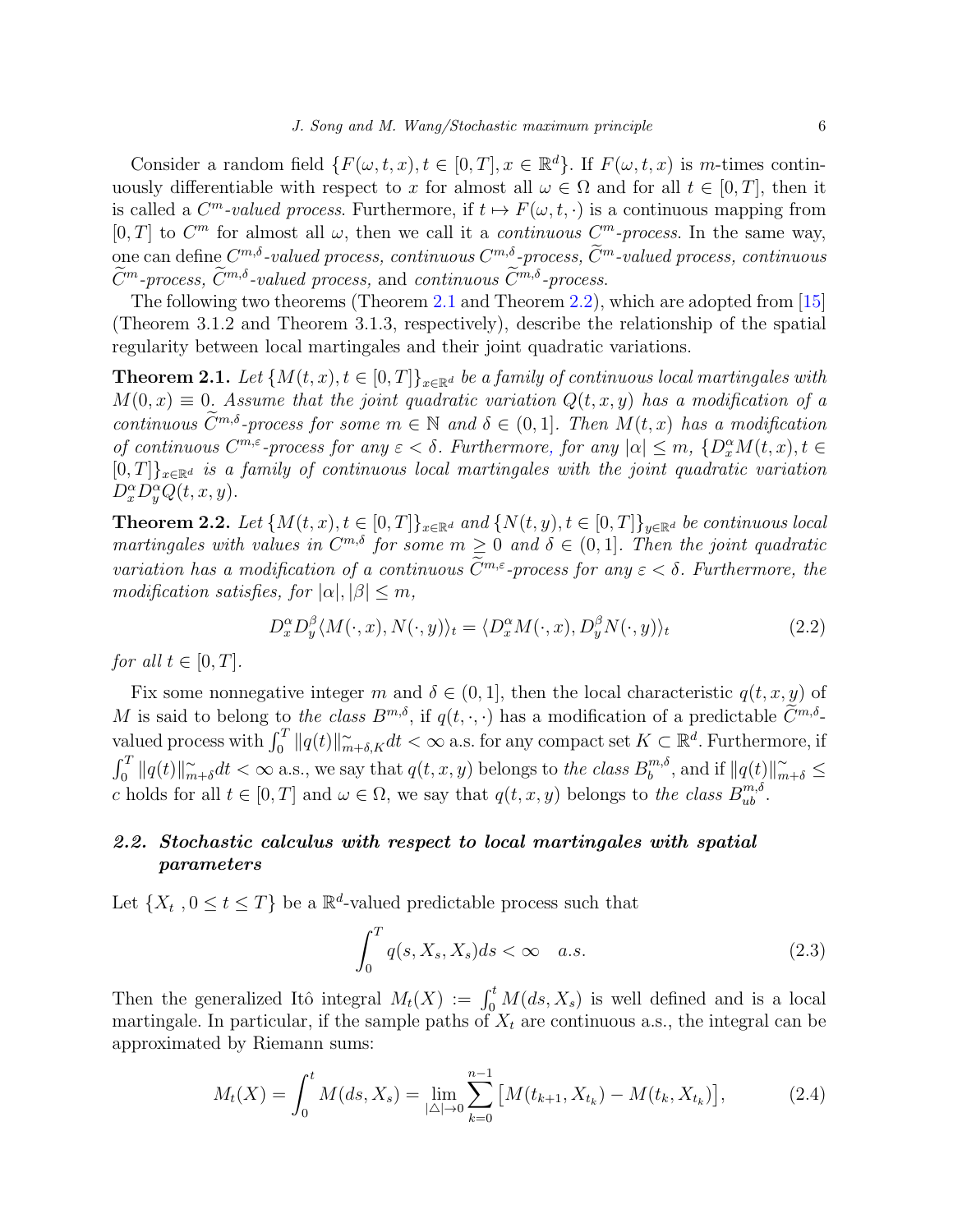where  $\Delta$  is a partition of the interval  $[0, T]$  with  $|\Delta|$  being the maximum length of all subintervals.

Let Y be another predictable process satisfying  $(2.3)$ . Then  $M_t(Y)$  is also well defined, and the joint quadratic variation of  $M_t(X)$  and  $M_t(Y)$  is given by

$$
\langle M(X), M(Y) \rangle_t = \int_0^t q(s, X_s, Y_s) ds \quad a.s. \tag{2.5}
$$

**Remark 2.1.** Assume  $M(t, x) = g(x)W_t$ , where  $W_t$  is a standard Brownian motion and g is a measurable function on  $\mathbb{R}^d$  such that  $\int_0^T |g(X_s)|^2 ds < \infty$  a.s. The quadratic variation of M is

$$
\langle M(\cdot, x), M(\cdot, y) \rangle_t = g(x)g(y)t
$$

with the local characteristic  $q(t, x, y) = g(x)g(y)$ . The stochastic integral

$$
M_t(X) = \int_0^t M(ds, X_s)
$$

now coincides with the classical Itô integral  $\int_0^t g(X_s) dW_s$ .

Let  $\left\{ M(t,x) = (M^1(t,x), M^2(t,x), \ldots, M^d(t,x)), t \in [0,T] \right\}$  $x \in \mathbb{R}^d$  be a family of  $d$ dimensional continuous local martingales. Here  $M^{i}(t, x), 1 \leq i \leq q$  are one-dimensional continuous local martingales with joint quadratic variation

$$
\langle M^{i}(\cdot,x), M^{j}(\cdot,y)\rangle_{t} = \int_{0}^{t} q_{ij}(s,x,y)ds \quad a.s.
$$
\n(2.6)

Denote  $q(t, x, y) = (q_{ij}(t, x, y), 1 \le i, j \le d)$ . Then  $q(t, x, y)$  is a  $d \times d$ -matrix-valued process such that  $q_{ij}(t, x, y) = q_{ji}(t, y, x)$  a.s. for all  $x, y \in \mathbb{R}^d, t \in [0, T]$  and  $1 \le i, j \le d$ . Therefore,  $q(t, x, y) = q^*(t, y, x)$ . Moreover,  $q(t, x, x)$  is a nonnegative-definite symmetric matrix a.s. for all  $(t, x) \in [0, T] \times \mathbb{R}^d$ .

We introduce the following set of stochastic processes:

$$
\mathcal{S}^2([0,T];\mathbb{R}^d):=\left\{\phi:[0,T]\times\Omega\to\mathbb{R}^d;\phi\text{ is predictable, }\mathbb{E}\left(\sup_{0\leq t\leq T}|\phi(t)|^2\right)<\infty\right\}.
$$

Consider the following SDE

<span id="page-6-0"></span>
$$
\begin{cases} dX_t = b(t, X_t)dt + M(dt, X_t), & t \in (0, T], \\ X_0 = x_0, \end{cases}
$$
\n(2.7)

where  $x_0 \in \mathbb{R}^d$  and  $b: [0, T] \times \mathbb{R}^d \times \Omega \to \mathbb{R}^d$  is an adapted stochastic process.

**Definition 1.** We say that  $X = (X_t, t \in [0,T])$  adapted to  $\{\mathcal{F}_t\}_{t \geq 0}$  is a solution to  $(2.7)$ if X satisfies the following integral equation

$$
X_t = X_0 + \int_0^t b(s, X_s)ds + \int_0^t M(ds, X_s)
$$

for  $t \in [0, T]$  almost surely.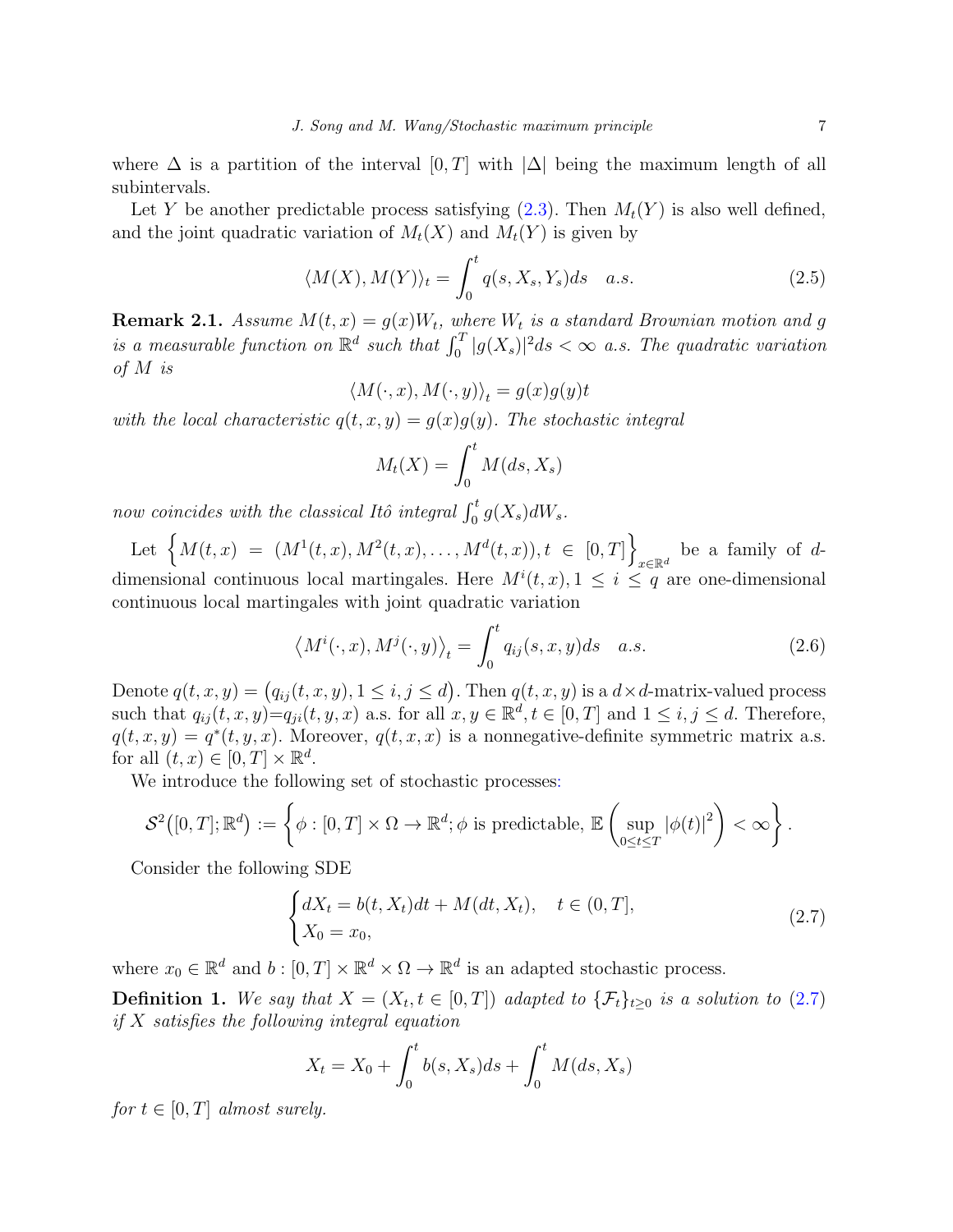By combining Theorem 3.4.1 and Lemma 3.4.3 in [\[15\]](#page-26-0), we obtain the following result.

<span id="page-7-2"></span>**Theorem 2.3.** Assume that there exists a positive constant K such that

$$
|b(t, x) - b(t, y)| \leq K |x - y|,
$$
  
\n
$$
|b(t, x)| \leq K(1 + |x|),
$$
  
\n
$$
||q(t, x, x) - 2q(t, x, y) + q(t, y, y)|| \leq K |x - y|^2,
$$
  
\n
$$
||q(t, x, y)|| \leq K(1 + |x|)(1 + |y|),
$$

<span id="page-7-3"></span>hold for all  $x, y \in \mathbb{R}^d$  a.s. Then SDE [\(2.7\)](#page-6-0) has a unique solution in  $\mathcal{S}^2([0,T]; \mathbb{R}^d)$ . **Remark 2.2.** If we assume  $q \in B_{ub}^{0,1}$ , then q satisfies the conditions on q in Theorem [2.3.](#page-7-2) Remark 2.3. Consider the following classical SDE

$$
X_t = x_0 + \int_0^t b(s, X_s)ds + \int_0^t \sigma(s, X_s)dW_s,
$$

where  $b(\cdot, x)$  and  $\sigma(\cdot, x)$  are adapted processes for each fixed  $x \in \mathbb{R}^d$  taking values in  $\mathbb{R}^d$ and  $\mathbb{R}^{d \times d}$  respectively, and W is a d-dimensional standard Brownian motion. We can write  $\int_0^t M(ds, X_s) = \int_0^t \sigma(s, X_s) dW_s$ , where  $M(t, x) = \int_0^t \sigma(s, x) dW_s$  with the joint quadratic variation

$$
q_{ij}(t, x, y) = \sum_{k=1}^{d} \sigma_{ik}(t, x) \sigma_{jk}(t, y).
$$

If we assume  $\sigma$  is uniformly Lipschitz and linear growth as in the classical setting, then  $q(t, x, y)$  satisfies the conditions in Theorem [2.3.](#page-7-2)

### <span id="page-7-0"></span>3. Stochastic maximum principle

In this section, we derive the stochastic maximum principle for the optimal control problem associated with  $(1.1)$ ,  $(1.2)$  and  $(1.3)$ .

### <span id="page-7-1"></span>3.1. Formulation of the stochastic optimal control problem

Recall the stochastic controlled system [\(1.1\)](#page-1-0)

$$
\begin{cases}\n dx^u(t) = b(t, x^u(t), u(t))dt + M(dt, x^u(t), u(t)), \\
 x^u(0) = x_0^u,\n\end{cases}
$$

the set of all admissible controls defined by  $(1.2)$ 

$$
\mathbf{U}[0,T] = \left\{ u : [0,T] \times \Omega \to U : u \text{ is } \{ \mathcal{F}_t \}_{t \geq 0} \text{-adapted}, \mathbb{E} \int_0^T |u(t)|^2 dt < \infty \right\},\
$$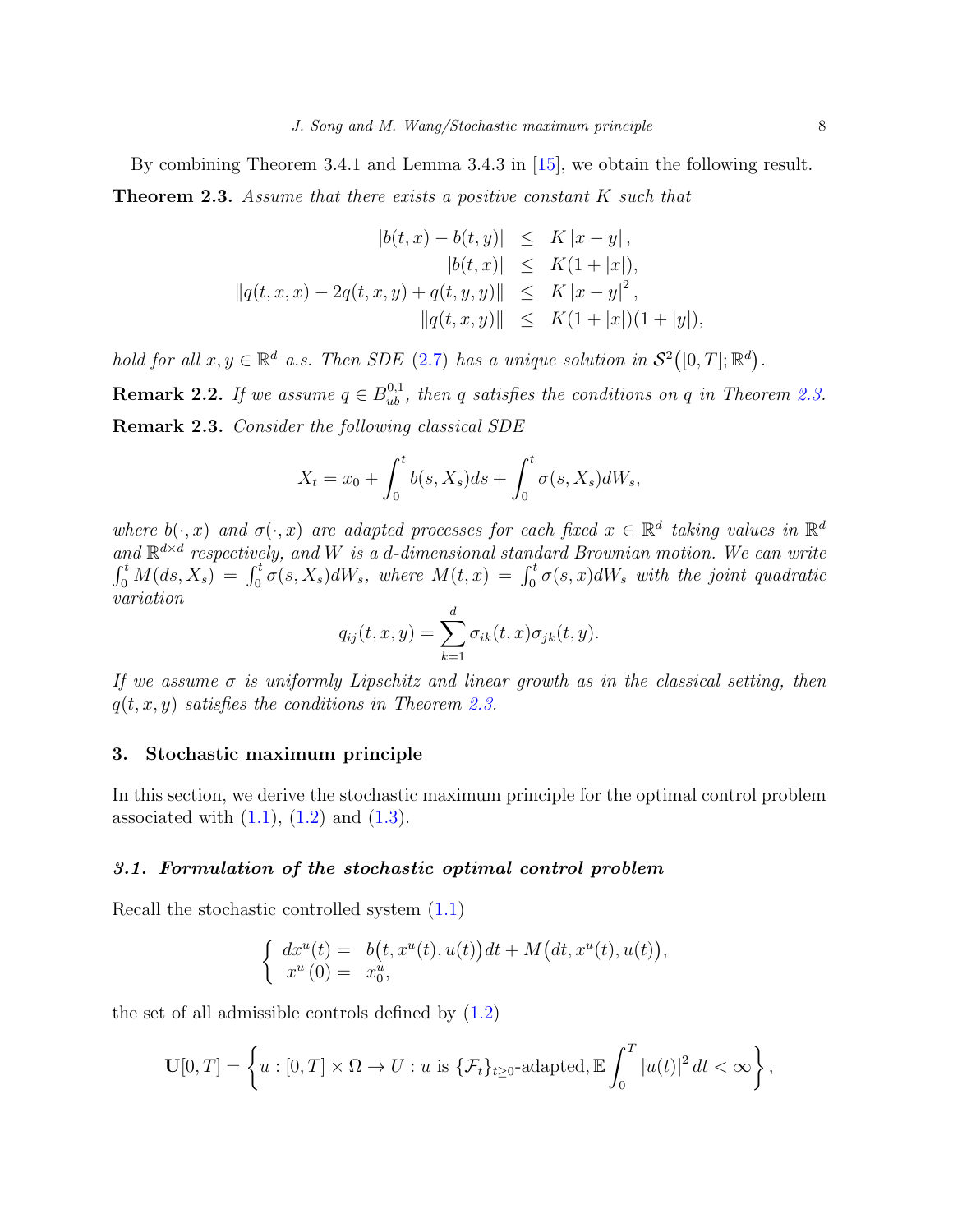and the cost functional given by [\(1.3\)](#page-1-1)

$$
J(u) = E\left\{\int_0^T f(t, x(t), u(t))dt + \Phi(x^u(T))\right\}.
$$

In [\(1.1\)](#page-1-0),  $\{M(t,x,u) = (M^1(t,x,u), M^2(t,x,u), \ldots, M^d(t,x,u)), t \in [0,T]\}_{(x,u)\in \mathbb{R}^d \times \mathbb{R}^k}$  is a family of d-dimensional continuous local martingales, of which the joint quadratic variation is given by

<span id="page-8-1"></span>
$$
\langle M^i(\cdot, x, u), M^j(\cdot, y, v) \rangle_t = \int_0^t q_{ij}(s, x, u, y, v) ds. \tag{3.1}
$$

We assume the following conditions.

(H1) The functions b, f, and  $\Phi$  are continuous and continuously differentiable in  $(x, u)$ . Moreover,  $b_x$  and  $b_u$  are bounded, and there exists a positive constant  $K_1$  such that for all  $t \in [0, T], (x, u) \in \mathbb{R}^{d+k}$ ,

$$
(|f_x| + |f_u|)(t, x, u) + |\Phi_x(x)| \le K_1 (1 + |x| + |u|).
$$

(H2) For all  $(x, u), (y, v) \in \mathbb{R}^{d+k}$ ,  $q(t, x, u, y, v)$  belongs to  $B_{ub}^{1,\delta}(\mathbb{R}^{d+k} \times \mathbb{R}^{d+k}, \mathbb{R}^{d \times d})$  for some  $\delta \in (0,1]$ . It follows that for  $x' = (x, u) \in \mathbb{R}^{d+k}$ ,  $y' = (y, v) \in \mathbb{R}^{d+k}$ , the partial derivative  $||D_{x'}D_{y'}q(t, x, u, y, v)||$  is uniformly bounded in  $(x', y')$ .

In particular, Condition (H2) implies  $q \in B_{ub}^{0,1}$ , i.e., there exist positive constants  $K_2$  and  $K_3$  such that

$$
||q(t, x, u, y, v)|| \le K_2(1 + |x| + |u|)(1 + |y| + |v|);
$$
  
\n
$$
||q(t, x, u, y, v) - q(t, x', u', y, v) - q(t, x, u, y', v') + q(t, x', u', y', v')||
$$
  
\n
$$
\le K_3 (|x - x'| + |u - u'|) (|y - y'| + |v - v'|).
$$

This (the second inquality) also yields

<span id="page-8-0"></span>
$$
||q(t, x, u, x, u) - 2q(t, x, u, y, v) + q(t, y, v, y, v)|| \le 2K_3(|x - y|^2 + |u - v|^2). \tag{3.2}
$$

Therefore, assuming  $(H1)$  and  $(H2)$ , we can apply Theorem [2.3](#page-7-2) to SDE  $(1.1)$  which consequently has a unique solution  $x^u(t)$  with  $\mathbb{E} \left( \sup_{0 \le t \le T} |x^u(t)|^2 \right) < \infty$  for each  $u \in \mathbf{U}([0,T])$ .

Recall that the goal of the optimal control problem is to minimize the cost functional  $J(u)$  over the set of admissible controls  $\mathbf{U}[0,T]$ . Suppose  $\overline{u} \in \mathbf{U}[0,T]$  is an optimal control, i.e.,

$$
J(\overline{u}) = \inf_{u \in \mathbf{U}[0,T]} J(u),
$$

and  $\overline{x} := x^{\overline{u}} \in \mathcal{S}^2([0,T];\mathbb{R}^d)$  is the corresponding solution of the state equation  $(1.1)$ , then  $(\overline{x},\overline{u})$  is called an optimal pair. For  $u \in \mathbf{U}[0,T]$  and  $\varepsilon \in [0,1]$ , we define

$$
u^{\varepsilon}(t) = \overline{u}(t) + \varepsilon \big(u(t) - \overline{u}(t)\big), \quad t \in [0, T].
$$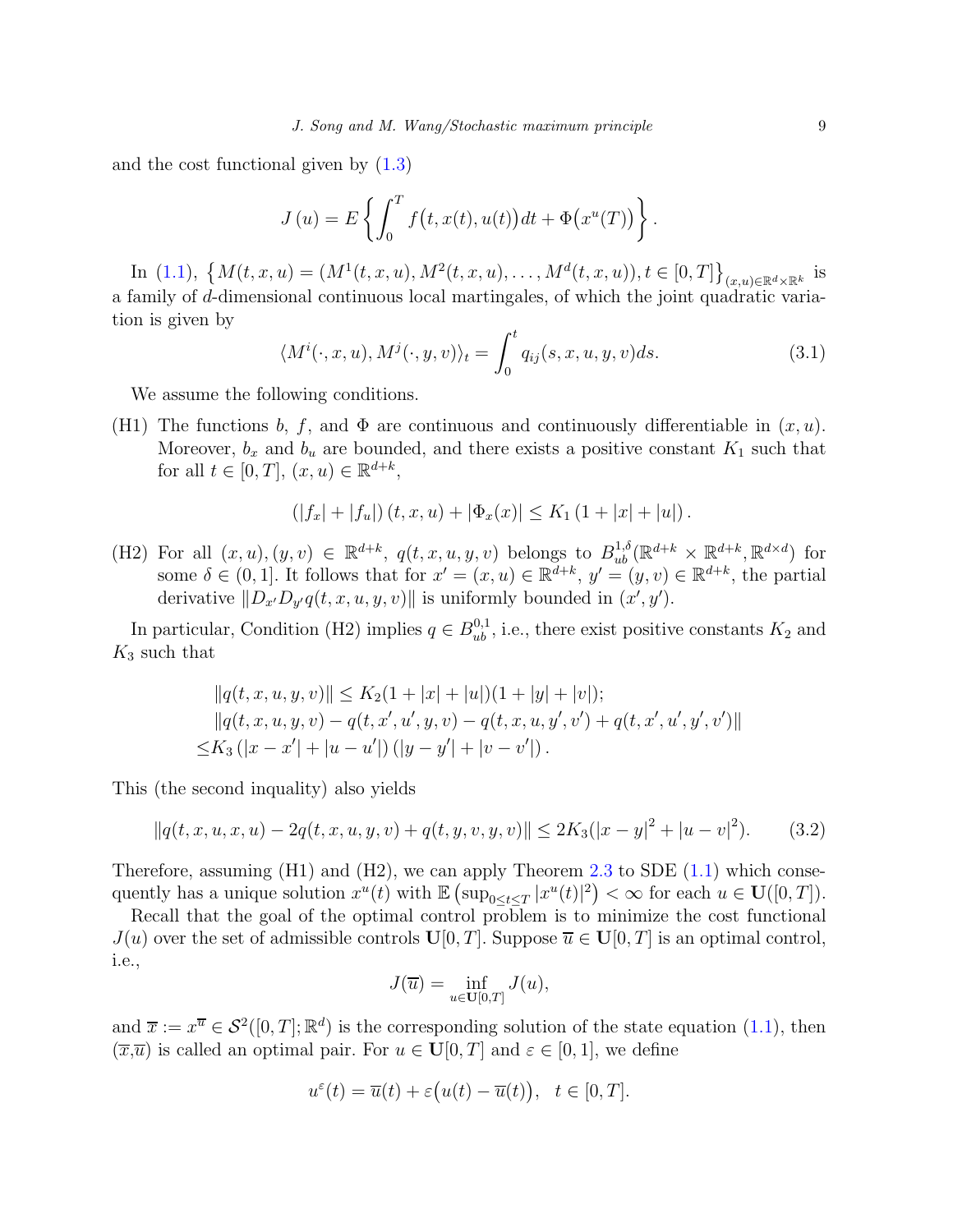Then, clearly  $u^{\varepsilon}$  converges to  $\overline{u}$  in  $L^2(\Omega \times [0,T])$  as  $\varepsilon$  goes to zero. Recall that the control domain U is convex, and hence  $u^{\varepsilon}$  belongs to  $\mathbf{U}[0,T]$  for each  $u \in \mathbf{U}[0,T]$ , and we denote by

$$
x^{\varepsilon}(t) := x^{u^{\varepsilon}}(t), \quad t \in [0, T]
$$

the corresponding unique solution of  $(1.1)$  in  $\mathcal{S}^2([0,T];\mathbb{R}^d)$ .

**Lemma 3.1.** Assume (H1) and (H2). Let

$$
y^{\varepsilon}(t) = x^{\varepsilon}(t) - \overline{x}(t).
$$

Then, there exists a positive constant C independent of  $\varepsilon$  such that

<span id="page-9-1"></span>
$$
\mathbb{E}\left[|y^{\varepsilon}(t)|^{2}\right] \leq C\varepsilon^{2}.\tag{3.3}
$$

<span id="page-9-0"></span>.

*Proof.* Clearly,  $y^{\varepsilon}(t)$  is a semimartingale of the following form

$$
y^{\varepsilon}(t) = \int_0^t \left[ b(s, x^{\varepsilon}(s), u^{\varepsilon}(s)) - b(s, \overline{x}(s), \overline{u}(s)) \right] ds
$$
  
+ 
$$
\int_0^t M(ds, x^{\varepsilon}(s), u^{\varepsilon}(s)) - \int_0^t M(ds, \overline{x}(s), \overline{u}(s))
$$

Applying Itô's formula to  $|y^{\varepsilon}(t)|^2$ , we have

$$
|y^{\varepsilon}(t)|^{2} = 2\int_{0}^{t} \left\langle y^{\varepsilon}(s), b(s, x^{\varepsilon}(s), u^{\varepsilon}(s)) - b(s, \overline{x}(s), \overline{u}(s)) \right\rangle ds
$$
  
+ 
$$
2\int_{0}^{t} \left\langle y^{\varepsilon}(s), M(ds, x^{\varepsilon}(s), u^{\varepsilon}(s)) \right\rangle - 2\int_{0}^{t} \left\langle y^{\varepsilon}(s), M(ds, \overline{x}(s), \overline{u}(s)) \right\rangle
$$
  
+ 
$$
\sum_{i=1}^{d} \left\langle \int_{0}^{s} M^{i}(ds, x^{\varepsilon}(s), u^{\varepsilon}(s)) - \int_{0}^{s} M^{i}(ds, \overline{x}(s), \overline{u}(s)) \right\rangle_{t}.
$$
 (3.4)

Here, we shall prove that  $\mathbb{E} \int_0^t \langle y^\varepsilon(s), M(ds, x^\varepsilon(s), u^\varepsilon(s)) \rangle$  is equal to zero. Since

$$
M_t^{\varepsilon} := \int_0^t M\big(ds, x^{\varepsilon}(s), u^{\varepsilon}(s)\big)
$$

is a continuous  $\mathbb{R}^d$ -valued local martingale and  $y^{\varepsilon}(t)$  is square integrable, the stochastic integral  $\int_0^t \langle y^{\varepsilon}(s), dM_s^{\varepsilon} \rangle$  is a local martingale as well. Then, it remains to show that the local martingale  $\int_0^t \langle y^\varepsilon(s), dM_s^\varepsilon \rangle$  is also a martingale. The Burkholder–Davis–Gundy inequality yields

$$
\mathbb{E} \sup_{0 \le t \le T} \left| \int_0^t \left\langle y^{\varepsilon}(s), M\left(ds, x^{\varepsilon}(s), u^{\varepsilon}(s)) \right\rangle \right|
$$
  
\n
$$
\le C \sum_{j=1}^d \mathbb{E} \left( \int_0^T |y^{\varepsilon}_j(t)|^2 q_{jj}(t, x^{\varepsilon}(t), u^{\varepsilon}(t), x^{\varepsilon}(t), u^{\varepsilon}(t)) dt \right)^{\frac{1}{2}}
$$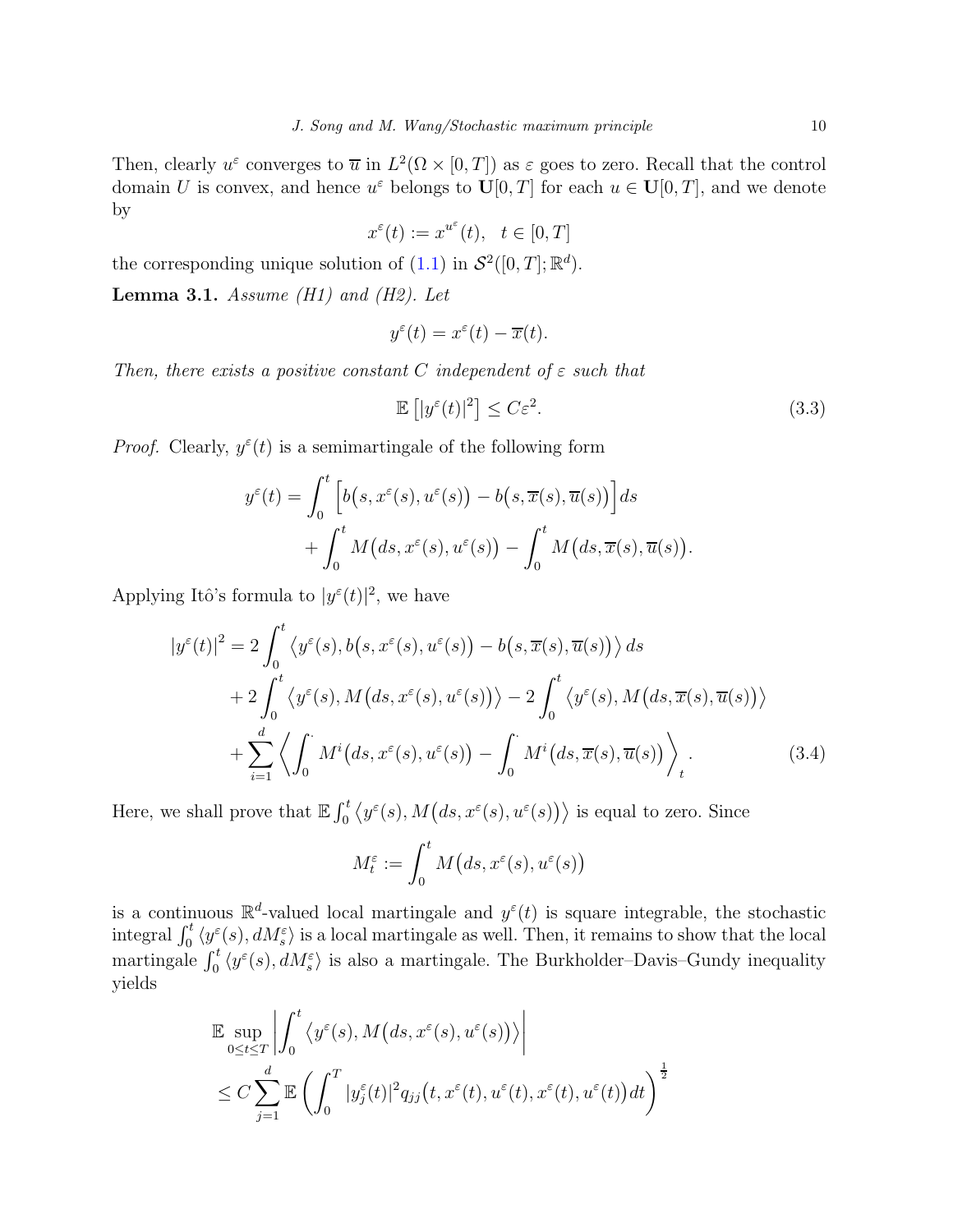J. Song and M. Wang/Stochastic maximum principle 11

$$
\leq C \sum_{j=1}^{d} \mathbb{E} \left( \sup_{0 \leq t \leq T} |y_j^{\varepsilon}(t)|^2 + \int_0^T q_{jj}(t, x^{\varepsilon}(t), u^{\varepsilon}(t), x^{\varepsilon}(t), u^{\varepsilon}(t)) dt \right) < \infty,
$$

where the last inequality follows from (H2) and the integrability of  $y^{\varepsilon}$ ,  $x^{\varepsilon}$  and  $u^{\varepsilon}$ . Hence

$$
\mathbb{E}\int_0^t \left\langle y^{\varepsilon}(s), M\big(ds, x^{\varepsilon}(s), u^{\varepsilon}(s)\big)\right\rangle = 0.
$$

Similarly, we can also show

<span id="page-10-1"></span>
$$
\mathbb{E}\int_0^t \left\langle y^{\varepsilon}(s), M\big(ds, \overline{x}(s), \overline{u}(s)\big)\right\rangle = 0.
$$

Now taking expectation for both sides of  $(3.4)$ , we have

$$
\mathbb{E}|y^{\varepsilon}(t)|^{2} \leq C \mathbb{E}\left(\int_{0}^{t}|y^{\varepsilon}(s)|^{2}+\varepsilon^{2}|u(s)-\overline{u}(s)|^{2} ds\right) \n+ \sum_{i=1}^{d} \mathbb{E}\int_{0}^{t}\left[q_{ii}(s,x^{\varepsilon}(s),u^{\varepsilon}(s),x^{\varepsilon}(s),u^{\varepsilon}(s))\right] \n- 2q_{ii}(s,x^{\varepsilon}(s),u^{\varepsilon}(s),\overline{x}(s),\overline{u}(s)) + q_{ii}(s,\overline{x}(s),\overline{u}(s),\overline{x}(s),\overline{u}(s))\right] ds \n\leq C \mathbb{E}\left(\int_{0}^{t}|y^{\varepsilon}(s)|^{2}+\varepsilon^{2}|u(s)-\overline{u}(s)|^{2} ds\right),
$$
\n(3.5)

where in the first inequality we use the Lipschitz property of b and the fact that  $2 | \langle x, y \rangle | \le$  $|x|^2 + |y|^2$ , and the second inequality follows from [\(3.2\)](#page-8-0).

Finally, the desired result [\(3.3\)](#page-9-1) follows from applying Gronwall's inequality to [\(3.5\)](#page-10-1).  $\Box$ 

### <span id="page-10-0"></span>3.2. Variational equation

Assume Conditions (H1) and (H2). From Theorem [2.1,](#page-5-1)  $M(t, x, u)$  has a modification of a continuous  $C^{1,\delta'}$ -local martingale for any  $\delta' \in (0,\delta)$ . In particular, the modification, denoted by  $M(t, x, u)$  again, is differentiable with respect to x and u. Moreover, the partial derivatives  $\partial_x M(t, x, u)$  and  $\partial_u M(t, x, u)$  are continuous local martingales.

For notational simplicity, throughout the rest of this article, we write

$$
dM(t) = M(dt) := M\big(dt, \overline{x}(t), \overline{u}(t)\big),
$$

where  $M(t) = \int_0^t M(ds, \overline{x}(s), \overline{u}(s))$  is a continuous local martingale. We also adopt the following notations,

$$
b_x(t) = b_x(t, \overline{x}(t), \overline{u}(t)), \ \ b_u(t) = b_u(t, \overline{x}(t), \overline{u}(t)),
$$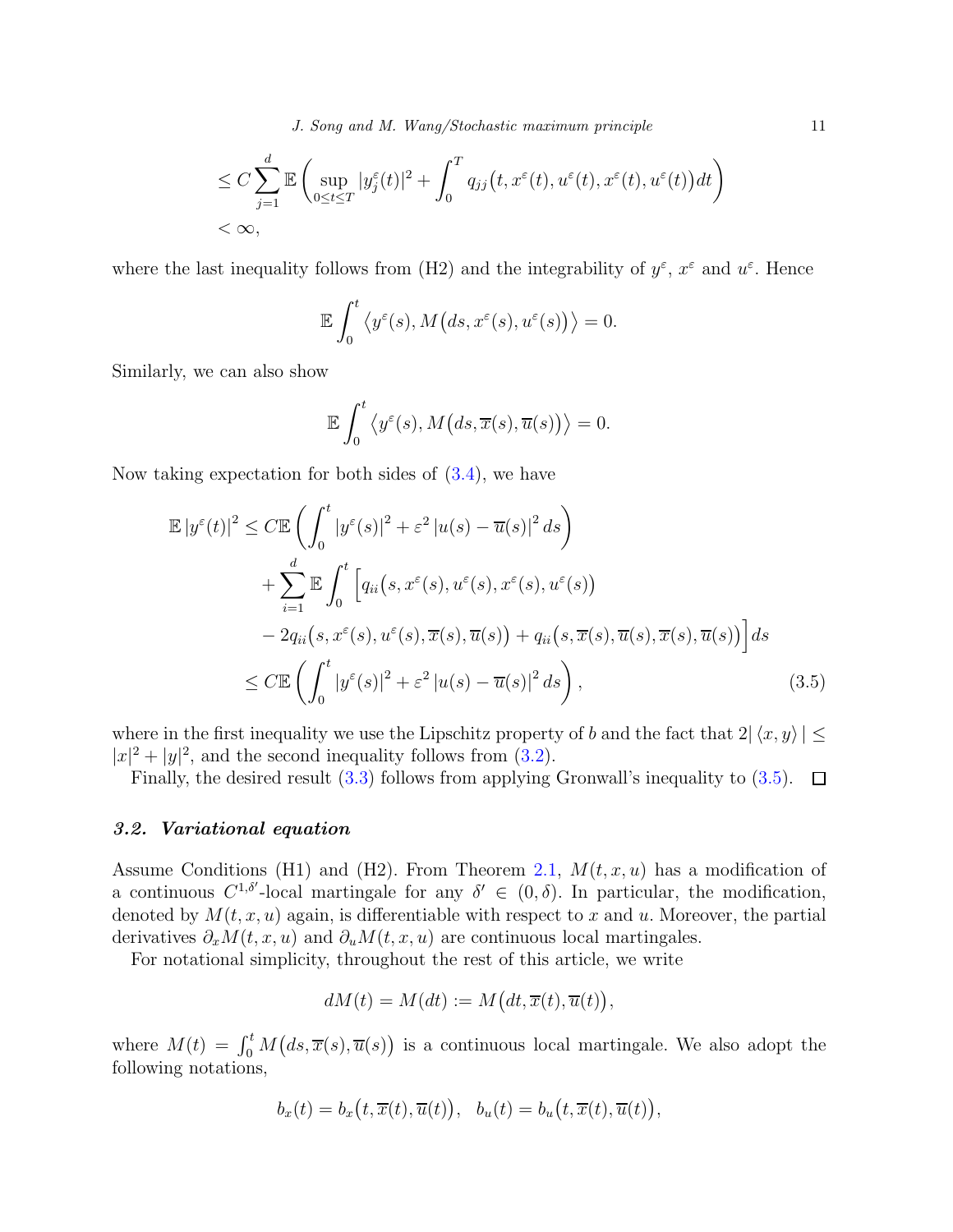$$
\partial_x M(dt) = \partial_x M\big(dt, \overline{x}(t), \overline{u}(t)\big), \quad \partial_u M(dt) = \partial_u M\big(dt, \overline{x}(t), \overline{u}(t)\big),
$$

where

$$
b_x(t) = \left(\partial_{x_j}b^i(t)\right)_{d\times d} = \begin{bmatrix} b_{x_1}^1(t) & \cdots & b_{x_d}^1(t) \\ \vdots & & \vdots \\ b_{x_1}^d(t) & \cdots & b_{x_d}^d(t) \end{bmatrix},
$$

The other matrices  $b_u(t), \partial_x M(dt)$ , and  $\partial_u M(dt)$  are defined similarly.

Let  $\widehat{x}(t) \in \mathbb{R}^d$  be the solution to the following SDE

<span id="page-11-0"></span>
$$
\begin{cases}\n\frac{d\widehat{x}(t)}{\widehat{x}(0)} = \left(b_x(t)\widehat{x}(t) + b_u(t)\left(u(t) - \overline{u}(t)\right)\right)dt + \partial_x M(dt)\widehat{x}(t) + \partial_u M(dt)\left(u(t) - \overline{u}(t)\right), \\
\widehat{x}(0) = 0.\n\end{cases} \tag{3.6}
$$

Here the multiplication used in  $\partial_x M(dt) \hat{x}(t)$  and  $\partial_u M(dt) (u(t) - \overline{u}(t))$  is the matrix multiplication for instance tiplication, for instance,

$$
\partial_x M(dt) \hat{x}(t) = \begin{pmatrix} \frac{d}{j-1} \hat{x}_j(t) \partial_{x_j} M^1(dt) \\ \vdots \\ \frac{d}{j-1} \hat{x}_j(t) \partial_{x_j} M^d(dt) \end{pmatrix}.
$$

Now, we show that SDE [\(3.6\)](#page-11-0) has a unique solution in  $\mathcal{S}^2([0,T],\mathbb{R}^d)$ . If we denote

$$
\tilde{b}(t,\widehat{x}(t)) = b_x(t)\widehat{x}(t) + b_u(t)\big(u(t) - \overline{u}(t)\big),
$$

and

$$
\int_0^t \tilde{M}\big(ds,\widehat{x}(s)\big) = \int_0^t \partial_x M(ds)\widehat{x}(s) + \int_0^t \partial_u M(ds)\big(u(s) - \overline{u}(s)\big),
$$

i.e.,

$$
\tilde{M}(t,x) = \int_0^t \partial_x M(ds) x + \int_0^t \partial_u M(ds) \big( u(s) - \overline{u}(s) \big).
$$

Then, the varational equation [\(3.6\)](#page-11-0) becomes

$$
\begin{cases}\n\frac{d\widehat{x}(t)}{\widehat{x}(0)} = \widetilde{b}(t, \widehat{x}(t))dt + \widetilde{M}\big(dt, \widehat{x}(t)\big), \\
\widehat{x}(0) = 0,\n\end{cases} \tag{3.7}
$$

which has the same form as [\(1.1\)](#page-1-0) with the local characteristic  $\tilde{q}(t, x, y)$  of  $\tilde{M}$  being

$$
(\tilde{q}(t, x, y))_{ij} = x^* \left( \frac{\partial^2 q_{ij}(t, \overline{x}(t), \overline{u}(t), \overline{x}(t), \overline{u}(t))}{\partial x \partial y} \right) y
$$

$$
+ x^* \left( \frac{\partial^2 q_{ij}(t, \overline{x}(t), \overline{u}(t), \overline{x}(t), \overline{u}(t))}{\partial x \partial v} \right) (u(t) - \overline{u}(t))
$$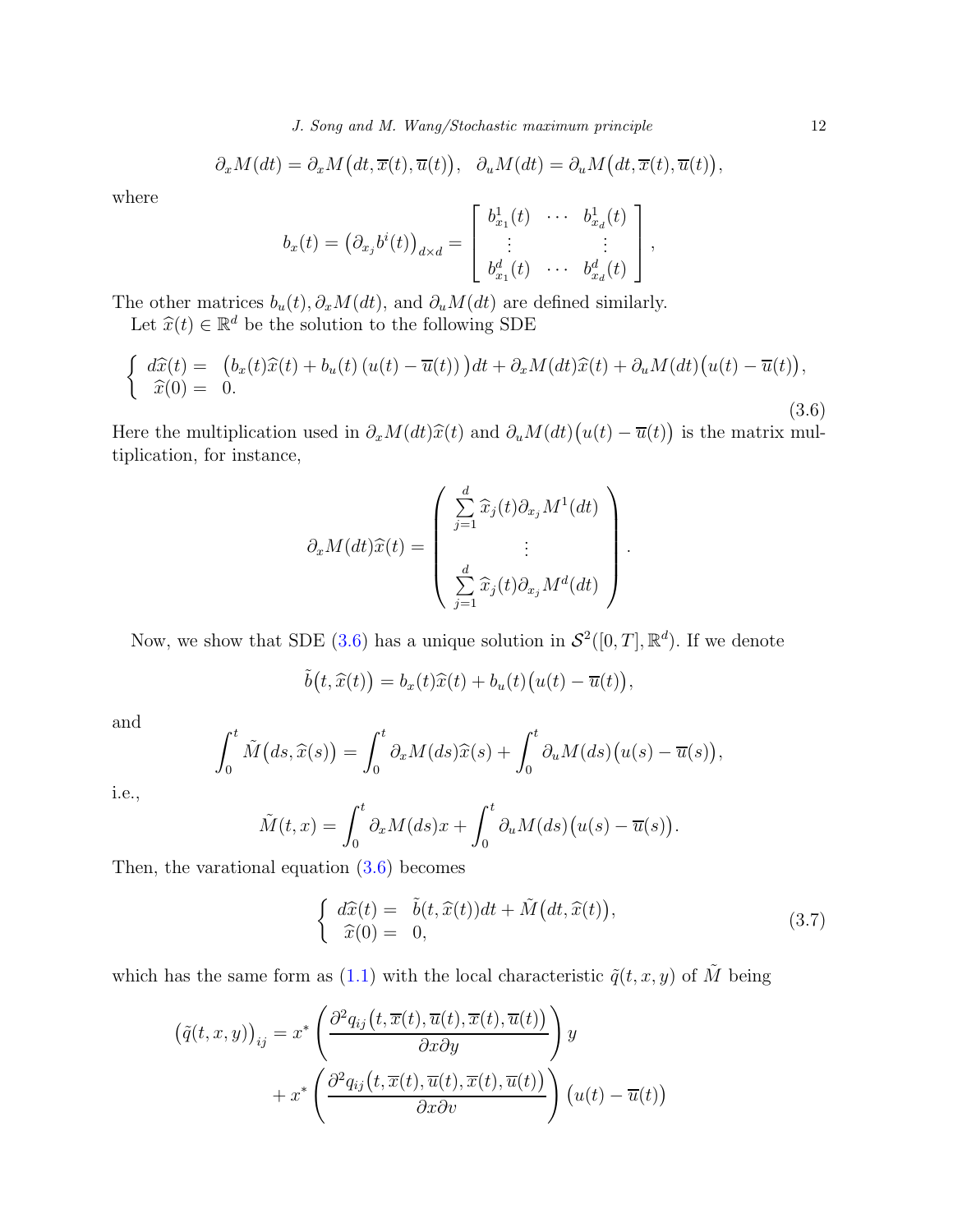J. Song and M. Wang/Stochastic maximum principle 13

+ 
$$
(u(t) - \overline{u}(t))^* \left( \frac{\partial^2 q_{ij}(t, \overline{x}(t), \overline{u}(t), \overline{x}(t), \overline{u}(t))}{\partial u \partial y} \right) y
$$
  
+  $(u(t) - \overline{u}(t))^* \left( \frac{\partial^2 q_{ij}(t, \overline{x}(t), \overline{u}(t), \overline{x}(t), \overline{u}(t))}{\partial u \partial v} \right) (u(t) - \overline{u}(t)).$ 

It can be easily observed that  $\tilde{b}$  and  $\tilde{q}$  are uniformly Lipschitz continuous and satisfy the following generalized linear growth condition

$$
|\tilde{b}(t, x)| \le C(|a_t| + |x|),
$$
  

$$
||\tilde{q}(t, x, y)|| \le C(1 + |a_t||x|)(1 + |a_t||y|),
$$

where  ${a_t}_{t\in[0,T]}$  is an adapted square integrable process. Then, using the same argument as that in Kunita's proof in [\[15\]](#page-26-0) for Theorem [2.3](#page-7-2) yields that SDE [\(3.6\)](#page-11-0) has a unique solution with

$$
\mathbb{E}\left[\sup_{0\leq t\leq T}|\widehat{x}(t)|^2\right]<\infty.
$$

We refer to [\(3.6\)](#page-11-0) as the variational equation along the optimal pair  $(\overline{x}, \overline{u})$ . We will show in Proposition [3.1](#page-12-0) that  $\frac{x^{\varepsilon}(t) - \overline{x}(t)}{\varepsilon}$  $\frac{-\overline{x}(t)}{\varepsilon}$  converges to  $\widehat{x}(t)$  in  $L^2(\Omega)$  as  $\varepsilon$  goes to 0. Set

<span id="page-12-1"></span>
$$
\eta^{\varepsilon}(t) = \frac{x^{\varepsilon}(t) - \overline{x}(t)}{\varepsilon} - \widehat{x}(t). \tag{3.8}
$$

<span id="page-12-0"></span>**Proposition 3.1.** Under assumptions (H1) and (H2), for any fixed  $T > 0$ , we have

$$
\lim_{\varepsilon \to 0} \sup_{0 \le t \le T} \mathbb{E} |\eta^{\varepsilon}(t)|^2 = 0.
$$
\n(3.9)

*Proof.* From the state equation  $(1.1)$  and variational equation  $(3.6)$ , we have

$$
\eta^{\varepsilon}(t) = \frac{1}{\varepsilon} \left\{ \int_{0}^{t} b(s, x^{\varepsilon}(s), u^{\varepsilon}(s)) - b(s, \overline{x}(s), \overline{u}(s)) ds + \int_{0}^{t} M(ds, x^{\varepsilon}(s), u^{\varepsilon}(s)) - \int_{0}^{t} M(ds, \overline{x}(s), \overline{u}(s)) - \varepsilon \int_{0}^{t} (b_x(s) \hat{x}(s) + b_u(s) (u(s) - \overline{u}(s))) ds - \varepsilon \int_{0}^{t} \partial_x M(ds, \overline{x}(s), \overline{u}(s)) \hat{x}(s) - \varepsilon \int_{0}^{t} \partial_u M(ds, \overline{x}(s), \overline{u}(s)) (u(s) - \overline{u}(s)) \right\}.
$$

Denote

$$
A_{\varepsilon}(t) = \int_{0}^{1} b_{x} (t, \overline{x}(t) + \lambda(x^{\varepsilon}(t) - \overline{x}(t)), \overline{u}(t) + \lambda \varepsilon(u(t) - \overline{u}(t))) d\lambda,
$$
  
\n
$$
B_{\varepsilon}(dt) = \int_{0}^{1} \partial_{x} M (dt, \overline{x}(t) + \lambda(x^{\varepsilon}(t) - \overline{x}(t)), \overline{u}(t) + \lambda \varepsilon(u(t) - \overline{u}(t))) d\lambda,
$$
  
\n
$$
C_{\varepsilon}(t) = \int_{0}^{1} b_{u} (t, \overline{x}(t) + \lambda(x^{\varepsilon}(t) - \overline{x}(t)), \overline{u}(t) + \lambda \varepsilon(u(t) - \overline{u}(t))) d\lambda,
$$
  
\n
$$
D_{\varepsilon}(dt) = \int_{0}^{1} \partial_{u} M (dt, \overline{x}(t) + \lambda(x^{\varepsilon}(t) - \overline{x}(t)), \overline{u}(t) + \lambda \varepsilon(u(t) - \overline{u}(t))) d\lambda,
$$
  
\n
$$
\varphi_{\varepsilon}(t) = [A_{\varepsilon}(t) - b_{x}(t)] \widehat{x}(t) + [C_{\varepsilon}(t) - b_{u}(t)] (u(t) - \overline{u}(t)),
$$
  
\n
$$
\psi_{\varepsilon}(dt) = [B_{\varepsilon}(dt) - \partial_{x} M (dt)] \widehat{x}(t) + [D_{\varepsilon}(dt) - \partial_{u} M (dt)] (u(t) - \overline{u}(t)).
$$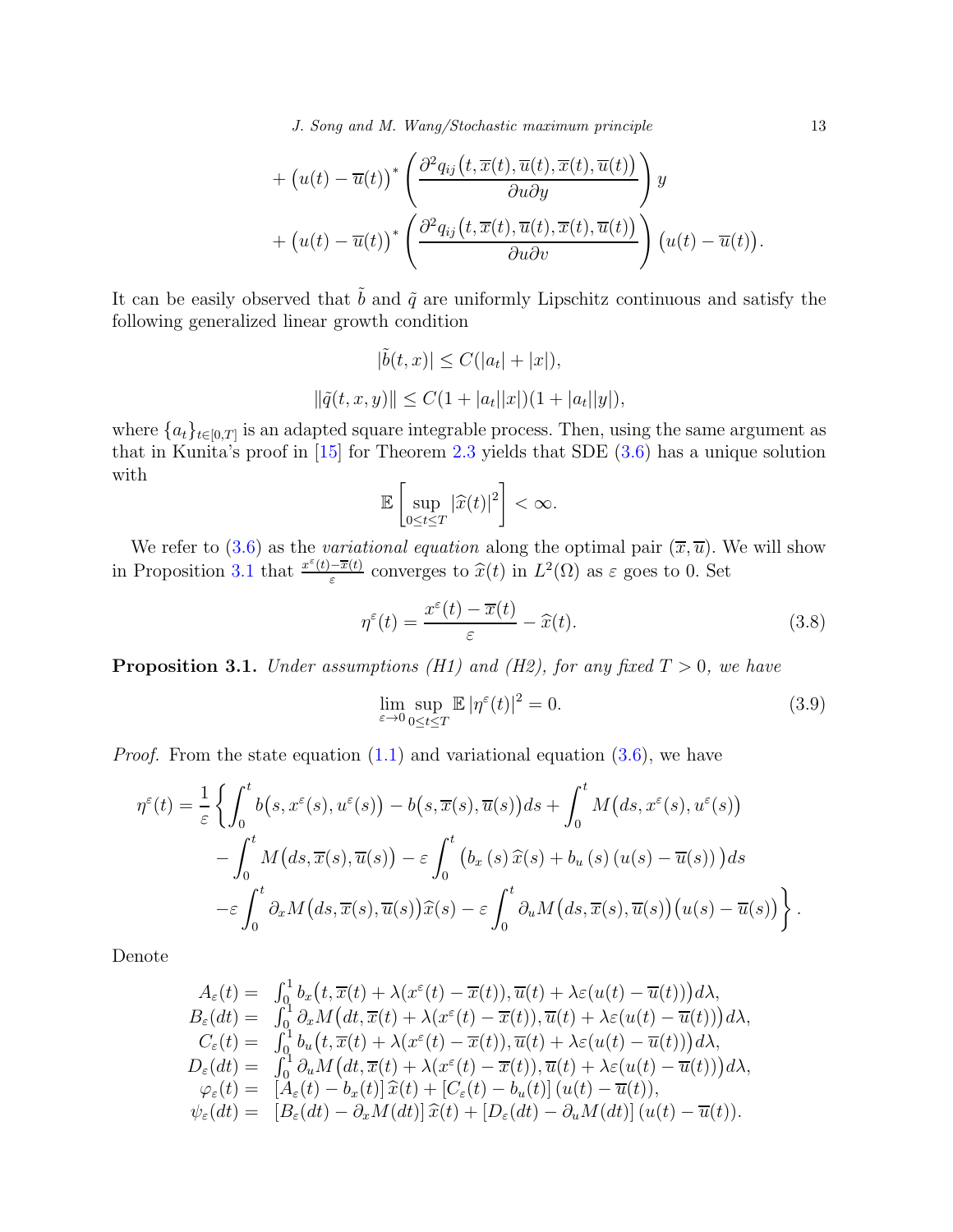Using the fact that for a continuously differentiable function  $f(x, y) : \mathbb{R}^d \times \mathbb{R}^k \to \mathbb{R}^d$  and  $\alpha \in \mathbb{R}^d, \beta \in \mathbb{R}^k$ ,

$$
\int_0^1 (f_x(x+\alpha\lambda, y+\beta\lambda)\alpha + f_y(x+\alpha\lambda, y+\beta\lambda)\beta)d\lambda = f(x+\alpha, y+\beta) - f(x, y),
$$

we have

$$
\begin{cases}\nd\eta^{\varepsilon}(t) = \left[A_{\varepsilon}(t)\eta^{\varepsilon}(t) + \varphi_{\varepsilon}(t)\right]dt + \left[B_{\varepsilon}(dt)\eta^{\varepsilon}(t) + \psi_{\varepsilon}(dt)\right], \\
\eta^{\varepsilon}(0) = 0.\n\end{cases} \tag{3.10}
$$

Therefore,

$$
\mathbb{E} |\eta^{\varepsilon}(t)|^{2} = \sum_{i=1}^{d} \mathbb{E} \left| \int_{0}^{t} \left( A_{\varepsilon}^{i}(s) \eta^{\varepsilon}(s) + \varphi_{\varepsilon}^{i}(s) \right) ds + \int_{0}^{t} \left( B_{\varepsilon}^{i}(ds) \eta^{\varepsilon}(s) + \psi_{\varepsilon}^{i}(ds) \right) \right|^{2}
$$
\n
$$
\leq \sum_{i=1}^{d} C \mathbb{E} \left( \left| \int_{0}^{t} A_{\varepsilon}^{i}(s) \eta^{\varepsilon}(s) ds \right|^{2} + \left| \int_{0}^{t} B_{\varepsilon}^{i}(ds) \eta^{\varepsilon}(s) \right|^{2} + \left| \int_{0}^{t} \psi_{\varepsilon}^{i}(ds) \right|^{2} \right)
$$
\n
$$
\leq C \left( \mathbb{E} \int_{0}^{T} |\eta^{\varepsilon}(s)|^{2} ds + J_{\varepsilon}(t) \right),
$$

where

$$
J_{\varepsilon}(t) = \sum_{i=1}^{d} \mathbb{E} \left( \left| \int_{0}^{t} \varphi_{\varepsilon}^{i}(s) ds \right|^{2} + \left| \int_{0}^{t} \psi_{\varepsilon}^{i}(ds) \right|^{2} \right).
$$

For simplicity of notations, we denote

<span id="page-13-0"></span>
$$
x_{\lambda,\varepsilon}(t) = \overline{x}(t) + \lambda \big(x^{\varepsilon}(t) - \overline{x}(t)\big),
$$
  
\n
$$
u_{\lambda,\varepsilon}(t) = \overline{u}(t) + \lambda \varepsilon \big(u(t) - \overline{u}(t)\big).
$$
\n(3.11)

Here, the last inequality holds because of the boundedness of  $b_x$  from assumption (H1) and the following estimation:

$$
\sum_{i=1}^{d} \mathbb{E} \left| \int_{0}^{t} B_{\varepsilon}^{i}(ds) \eta^{\varepsilon}(s) \right|^{2}
$$
\n
$$
= \sum_{i=1}^{d} \mathbb{E} \left| \sum_{j=1}^{d} \int_{0}^{t} \eta_{j}^{\varepsilon}(s) \int_{0}^{1} \partial_{x_{j}} M^{i}(ds, x_{\lambda, \varepsilon}(s), u_{\lambda, \varepsilon}(s)) d\lambda \right|^{2}
$$
\n
$$
\leq \sum_{i=1}^{d} \sum_{j=1}^{d} C \mathbb{E} \left| \int_{0}^{t} \eta_{j}^{\varepsilon}(s) \int_{0}^{1} \partial_{x_{j}} M^{i}(ds, x_{\lambda, \varepsilon}(s), u_{\lambda, \varepsilon}(s)) d\lambda \right|^{2}
$$
\n
$$
\leq \sum_{i=1}^{d} \sum_{j=1}^{d} C \mathbb{E} \int_{0}^{T} |\eta_{j}^{\varepsilon}(s)|^{2} d\left\langle \int_{0}^{1} \int_{0}^{1} \partial_{x_{j}} M^{i}(dr, x_{\lambda, \varepsilon}(r), u_{\lambda, \varepsilon}(r)) d\lambda \right\rangle_{s}
$$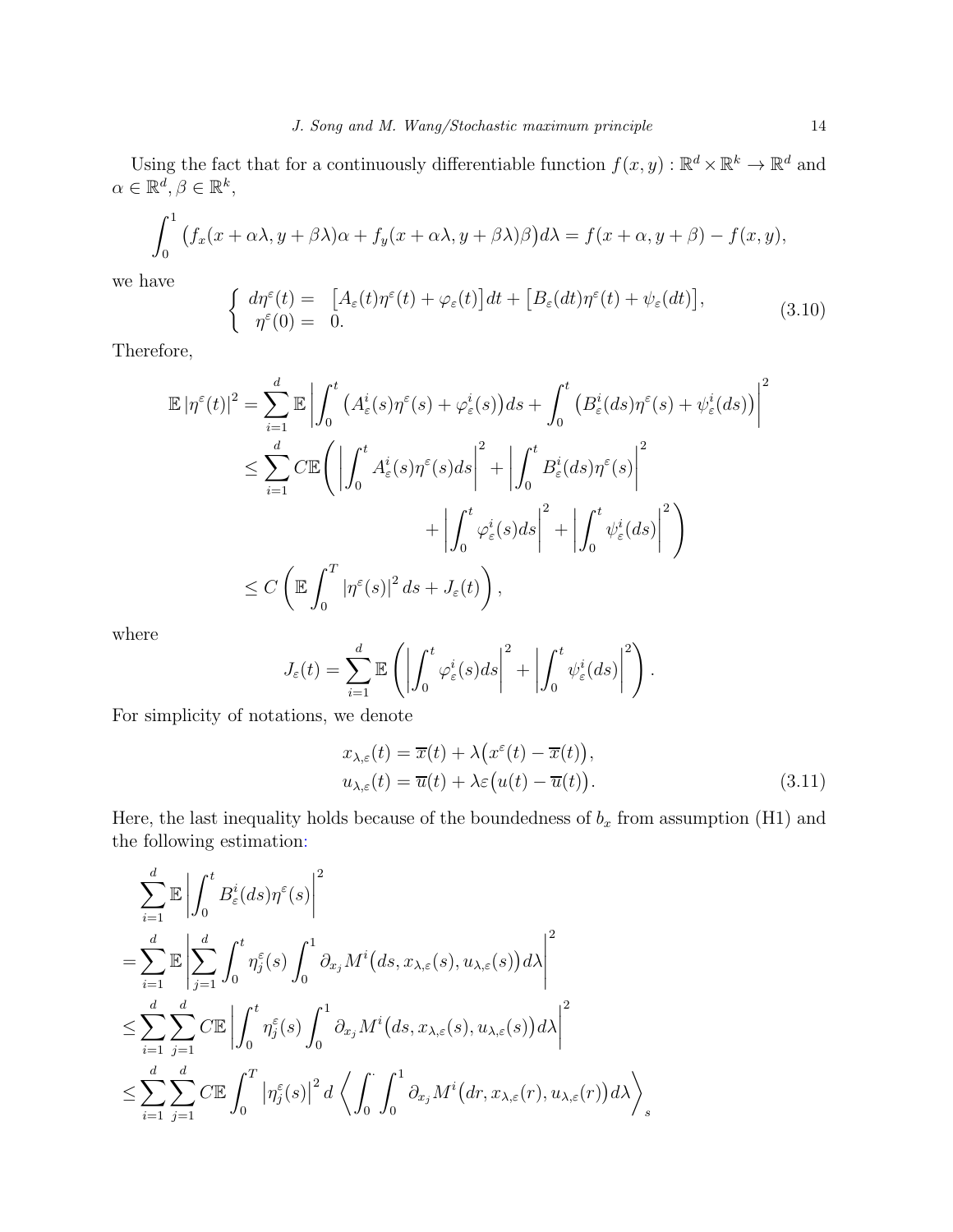$$
= \sum_{i=1}^{d} \sum_{j=1}^{d} C \mathbb{E} \int_{0}^{T} |\eta_{j}^{\varepsilon}(s)|^{2} \left( \int_{0}^{1} \int_{0}^{1} \frac{\partial^{2} q_{ii}(s, x_{\lambda_{1},\varepsilon}(s), u_{\lambda_{1},\varepsilon}(s), x_{\lambda_{2},\varepsilon}(s), u_{\lambda_{2},\varepsilon}(s))}{\partial x_{j} \partial y_{j}} d\lambda_{1} d\lambda_{2} \right) ds
$$
  

$$
\leq C \mathbb{E} \int_{0}^{T} |\eta^{\varepsilon}(s)|^{2} ds.
$$

Clearly,

$$
\sup_{0 \le t \le T} \mathbb{E} |\eta^{\varepsilon}(t)|^2 \le C \left( \mathbb{E} \int_0^T |\eta^{\varepsilon}(s)|^2 ds + \sup_{0 \le t \le T} J_{\varepsilon}(t) \right)
$$
  

$$
\le C \left( \int_0^T \sup_{0 \le r \le s} \mathbb{E} |\eta^{\varepsilon}(r)|^2 ds + \sup_{0 \le t \le T} J_{\varepsilon}(t) \right).
$$

From Gronwall's lemma, we can obtain

<span id="page-14-0"></span>
$$
\sup_{0 \le t \le T} \mathbb{E} |\eta^{\varepsilon}(t)|^2 \le C e^{CT} \left( \sup_{0 \le t \le T} J_{\varepsilon}(t) \right). \tag{3.12}
$$

Now, to obtain the desired result, it suffices to show that sup  $0 \leq t \leq T$  $J_{\varepsilon}(t) \to 0$  as  $\varepsilon \to 0$ . Note that

$$
\sup_{0 \le t \le T} J_{\varepsilon}(t) = \sup_{0 \le t \le T} \sum_{i=1}^{d} \mathbb{E} \left( \left| \int_{0}^{t} \varphi_{\varepsilon}^{i}(s) ds \right|^{2} + \left| \int_{0}^{t} \psi_{\varepsilon}^{i}(ds) \right|^{2} \right)
$$
  

$$
\le \sum_{i=1}^{d} \mathbb{E} \sup_{0 \le t \le T} \left( \left| \int_{0}^{t} \varphi_{\varepsilon}^{i}(s) ds \right|^{2} + \left| \int_{0}^{t} \psi_{\varepsilon}^{i}(ds) \right|^{2} \right). \tag{3.13}
$$

For the first term on the right-hand side of  $(3.13)$ , we have

$$
\sum_{i=1}^{d} \mathbb{E} \sup_{0 \le t \le T} \left| \int_{0}^{t} \varphi_{\varepsilon}^{i}(s) ds \right|^{2} \le C \sum_{i=1}^{d} \mathbb{E} \int_{0}^{T} \left| \varphi_{\varepsilon}^{i}(s) \right|^{2} ds
$$
  
\n
$$
= C \sum_{i=1}^{d} \mathbb{E} \int_{0}^{T} \left| \left( A_{\varepsilon}^{i}(s) - b_{x}^{i}(s) \right) \widehat{x}(s) + \left( C_{\varepsilon}^{i}(s) - b_{u}^{i}(s) \right) \left( u(s) - \overline{u}(s) \right) \right|^{2} ds
$$
  
\n
$$
\le C \mathbb{E} \int_{0}^{T} \left( \left\| A_{\varepsilon}(s) - b_{x}(s) \right\|^{2} \left| \widehat{x}(s) \right|^{2} + \left\| C_{\varepsilon}(s) - b_{u}(s) \right\|^{2} \left| u(s) - \overline{u}(s) \right|^{2} \right) ds
$$
  
\n
$$
\le C \mathbb{E} \int_{0}^{T} \int_{0}^{1} \left( \left\| b_{x}(s, x_{\lambda, \varepsilon}(s), u_{\lambda, \varepsilon}(s)) - b_{x}(s) \right\|^{2} \left| \widehat{x}(s) \right|^{2} + \left\| b_{u}(s, x_{\lambda, \varepsilon}(s), u_{\lambda, \varepsilon}(s)) - b_{u}(s) \right\|^{2} \left| u(s) - \overline{u}(s) \right|^{2} \right) d\lambda ds.
$$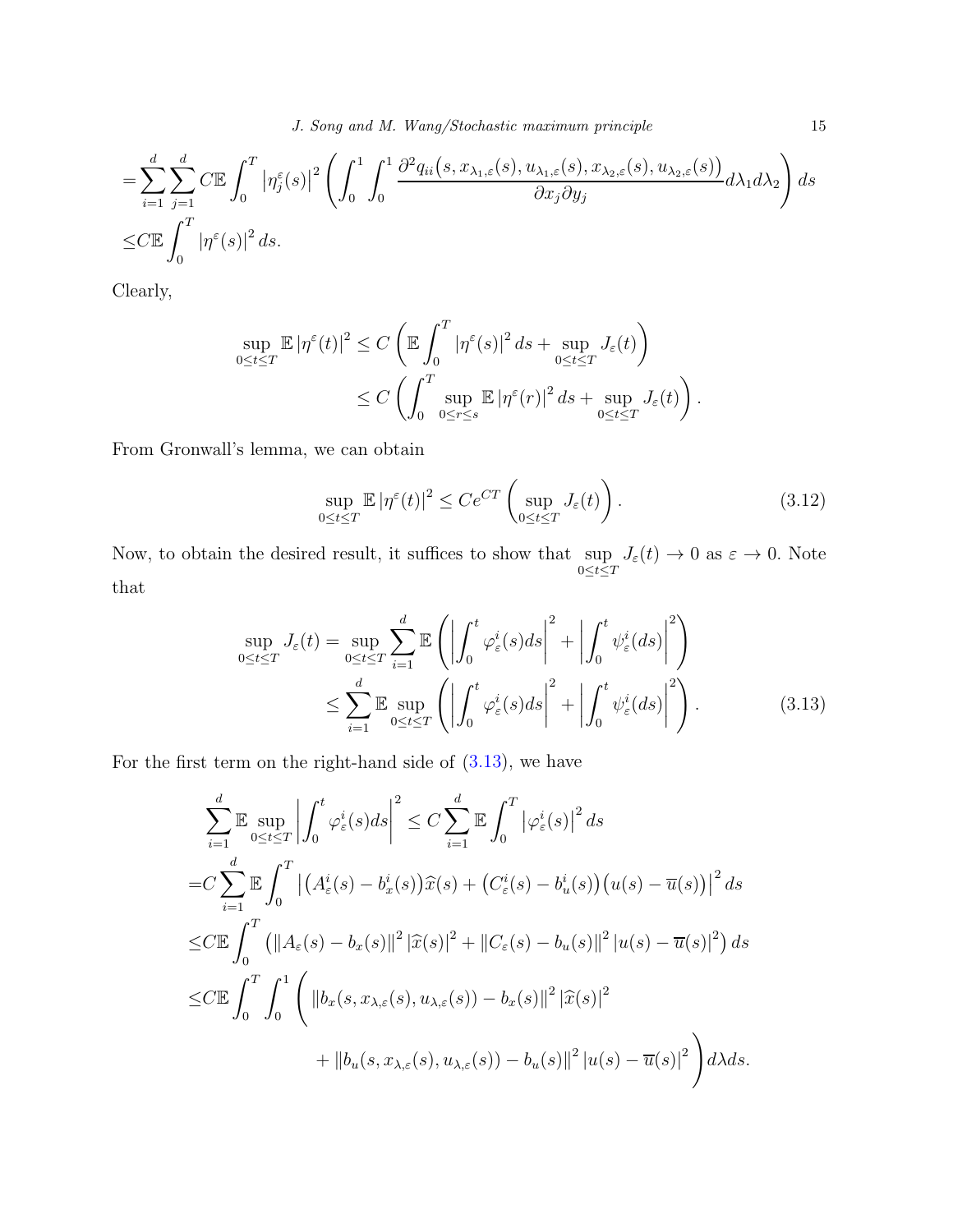Thus, using the dominated convergence theorem, we can conclude that

$$
\lim_{\varepsilon \to 0} \sup_{0 \le t \le T} \sum_{i=1}^d \mathbb{E} \left| \int_0^t \varphi_\varepsilon^i(s) ds \right|^2 = 0.
$$
\n(3.14)

For the second term on the right-hand side of [\(3.13\)](#page-14-0),

$$
\sum_{i=1}^{d} \mathbb{E} \sup_{0 \leq t \leq T} \left| \int_{0}^{t} \psi_{\varepsilon}^{i}(ds) \right|^{2}
$$
\n
$$
= \sum_{i=1}^{d} \mathbb{E} \sup_{0 \leq t \leq T} \left| \int_{0}^{t} \left[ B_{\varepsilon}^{i}(ds) - \partial_{x} M^{i}(ds) \right] \hat{x}(s) + \left[ D_{\varepsilon}^{i}(ds) - \partial_{u} M^{i}(ds) \right] (u(s) - \overline{u}(s)) \right|^{2}
$$
\n
$$
\leq \sum_{i=1}^{d} C \mathbb{E} \sup_{0 \leq t \leq T} \left( \left| \sum_{j=1}^{d} \int_{0}^{t} \hat{x}_{j}(s) \left[ B_{\varepsilon}^{ij}(ds) - \partial_{x_{j}} M^{i}(ds) \right] \right|^{2}
$$
\n
$$
+ \left| \sum_{l=1}^{k} \int_{0}^{t} \left( u_{l}(s) - \overline{u}_{l}(s) \right) \left[ D_{\varepsilon}^{il}(ds) - \partial_{u_{l}} M^{i}(ds) \right] \right|^{2}
$$
\n
$$
\leq \sum_{i=1}^{d} C \mathbb{E} \sup_{0 \leq t \leq T} \left( \sum_{j=1}^{d} \left| \int_{0}^{t} \hat{x}_{j}(s) \left[ B_{\varepsilon}^{ij}(ds) - \partial_{x_{j}} M^{i}(ds) \right] \right|^{2}
$$
\n
$$
+ \sum_{l=1}^{k} \left| \int_{0}^{t} \left( u_{l}(s) - \overline{u}_{l}(s) \right) \left[ D_{\varepsilon}^{il}(ds) - \partial_{u_{l}} M^{i}(ds) \right] \right|^{2}
$$
\n
$$
\leq C \sum_{i=1}^{d} \mathbb{E} \left( \sum_{j=1}^{d} \int_{0}^{T} |\hat{x}_{j}(s)|^{2} d \left\langle \int_{0}^{t} \int_{0}^{1} \partial_{x_{j}} M^{i}(dr, x_{\lambda,\varepsilon}(r), u_{\lambda,\varepsilon}(r)) d\lambda - \int_{0}^{t} \partial_{x_{j}} M^{i}(dr) \right\rangle_{s} + \sum_{l=1}^{k}
$$

Note that

$$
\left\langle \int_{0}^{T} \int_{0}^{1} \partial_{x_{j}} M^{i} (dr, x_{\lambda, \varepsilon}(r), u_{\lambda, \varepsilon}(r)) d\lambda - \int_{0}^{T} \partial_{x_{j}} M^{i} (dr) \right\rangle_{s}
$$
  
= 
$$
\int_{0}^{s} \left( \int_{0}^{1} \int_{0}^{1} \frac{\partial^{2} q_{ii} (s, x_{\lambda_{1}, \varepsilon}(r), u_{\lambda_{1}, \varepsilon}(r), x_{\lambda_{2}, \varepsilon}(r), u_{\lambda_{2}, \varepsilon}(r))}{\partial x_{j} \partial y_{j}} d\lambda_{1} d\lambda_{2} + \frac{\partial^{2} q_{ii} (r, \overline{x}(r), \overline{u}(r), \overline{x}(r), \overline{u}(r))}{\partial x_{j} \partial y_{j}} - 2 \int_{0}^{1} \frac{\partial^{2} q_{ii} (r, x_{\lambda, \varepsilon}(r), u_{\lambda, \varepsilon}(r), \overline{x}(r), \overline{u}(r))}{\partial x_{j} \partial y_{j}} d\lambda \right) dr.
$$

Recall that in (H2), we assume  $q \in B_{ub}^{1,\delta}$  which yields that the partial derivatives  $\frac{\partial^2 q}{\partial x_i \partial \phi}$  $\frac{\partial^2 q}{\partial x_i \partial y_j}$  of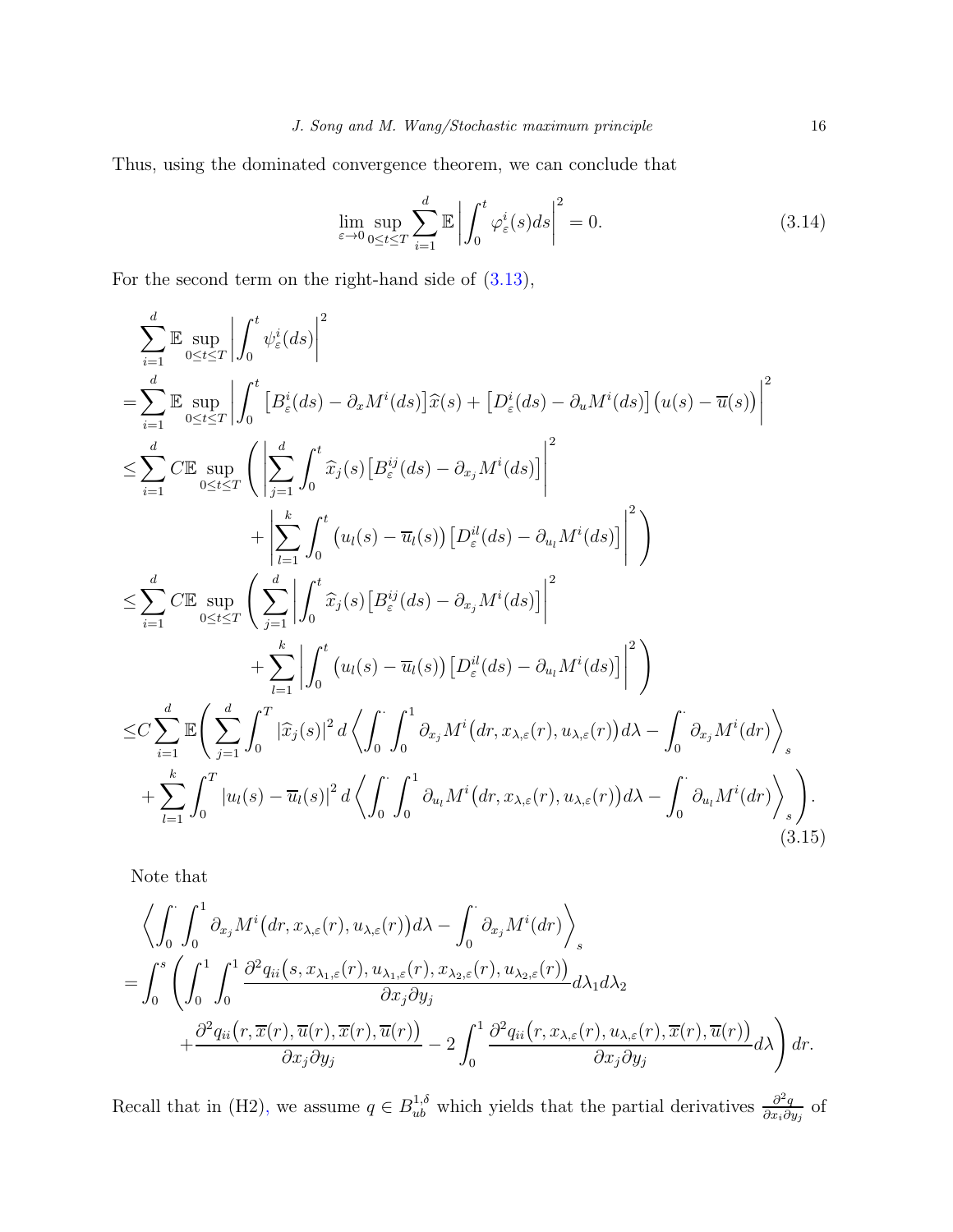q are uniformly bounded. Thus, we have

$$
\sum_{i=1}^{d} \sum_{j=1}^{d} \mathbb{E} \int_{0}^{T} |\widehat{x}_{j}(s)|^{2} d\left\langle \int_{0}^{1} \int_{0}^{1} \partial_{x_{j}} M^{i} (dr, x_{\lambda, \varepsilon}(r), u_{\lambda, \varepsilon}(r)) d\lambda - \int_{0}^{1} \partial_{x_{j}} M^{i} (dr) \right\rangle_{s}
$$
(3.16)

is finite. Furthermore, (H2) implies the continuity of  $\frac{\partial^2 q}{\partial x \cdot \partial y}$  $\frac{\partial^2 q}{\partial x_i \partial y_j}$ , and hence [\(3.16\)](#page-16-0) converges to 0 as  $\varepsilon \to 0$ . The same analysis can be applied to

$$
\sum_{i=1}^d \sum_{l=1}^k \mathbb{E} \int_0^T |u_l(s) - \overline{u}_l(s)|^2 d\left\langle \int_0^{\cdot} \int_0^1 \partial_{u_l} M^i \big(dr, x_{\lambda, \varepsilon}(r), u_{\lambda, \varepsilon}(r)\big)d\lambda - \int_0^{\cdot} \partial_{u_l} M^i \big(dr\big) \right\rangle_s.
$$

Then, using the dominated convergence theorem, we have

$$
\lim_{\varepsilon \to 0} \sum_{i=1}^d \mathbb{E} \left( \sup_{0 \le t \le T} \left| \int_0^t \psi_\varepsilon^i(ds) \right|^2 \right) = 0.
$$

The proof is complete.

<span id="page-16-1"></span>**Theorem 3.1.** Assume (H1) and (H2). Then we have

$$
\lim_{\varepsilon \to 0} \frac{J(u^{\varepsilon}) - J(\overline{u})}{\varepsilon} = \mathbb{E} \left\{ \int_0^T \left[ f_x(t)\widehat{x}(t) + f_u(t) \big( u(t) - \overline{u}(t) \big) \right] dt + \Phi_x(\overline{x}(T)) \widehat{x}(T) \right\}.
$$

Proof. Denote

$$
H_{\varepsilon} = \frac{1}{\varepsilon} \left( \int_0^T \left[ f(t, x^{\varepsilon}(t), u^{\varepsilon}(t)) - f(t) \right] dt + \Phi(x^{\varepsilon}(T)) - \Phi(\overline{x}(T)) \right) - \left( \int_0^T \left[ f_x(t) \widehat{x}(t) + f_u(t) \big( u(t) - \overline{u}(t) \big) \right] dt + \Phi_x(\overline{x}(T)) \widehat{x}(T) \right).
$$

Then, to prove the desired result, it suffices to show  $\lim_{\varepsilon \to 0} \mathbb{E} [ |H_{\varepsilon}| ] = 0.$ 

From the Taylor expansion, we have, recalling the definition [\(3.8\)](#page-12-1) of  $\eta^{\epsilon}(t)$  and using the abbreviated notations [\(3.11\)](#page-13-0) in the last Proposition,

$$
H_{\varepsilon} = \left(\int_{0}^{1} \Phi_{x}\big(x_{\lambda,\varepsilon}(T)\big)d\lambda\right)\eta^{\varepsilon}(T) + \left(\int_{0}^{1} \big[\Phi_{x}\big(x_{\lambda,\varepsilon}(T)\big) - \Phi_{x}\big(\overline{x}(T)\big)\big] d\lambda\right)\widehat{x}(T) + \int_{0}^{T} \left(\int_{0}^{1} f_{x}\big(t, x_{\lambda,\varepsilon}(t), u_{\lambda,\varepsilon}(t)\big)d\lambda\right)\eta^{\varepsilon}(t)dt + \int_{0}^{T} \left(\int_{0}^{1} \big[f_{x}\big(t, x_{\lambda,\varepsilon}(t), u_{\lambda,\varepsilon}(t)\big) - f_{x}(t)\big] d\lambda\right)\widehat{x}(t)dt + \int_{0}^{T} \left(\int_{0}^{1} \big[f_{u}\big(t, x_{\lambda,\varepsilon}(t), u_{\lambda,\varepsilon}(t)\big) - f_{u}(t)\big] d\lambda\right) \big(u(t) - \overline{u}(t)\big)dt.
$$

<span id="page-16-0"></span> $\Box$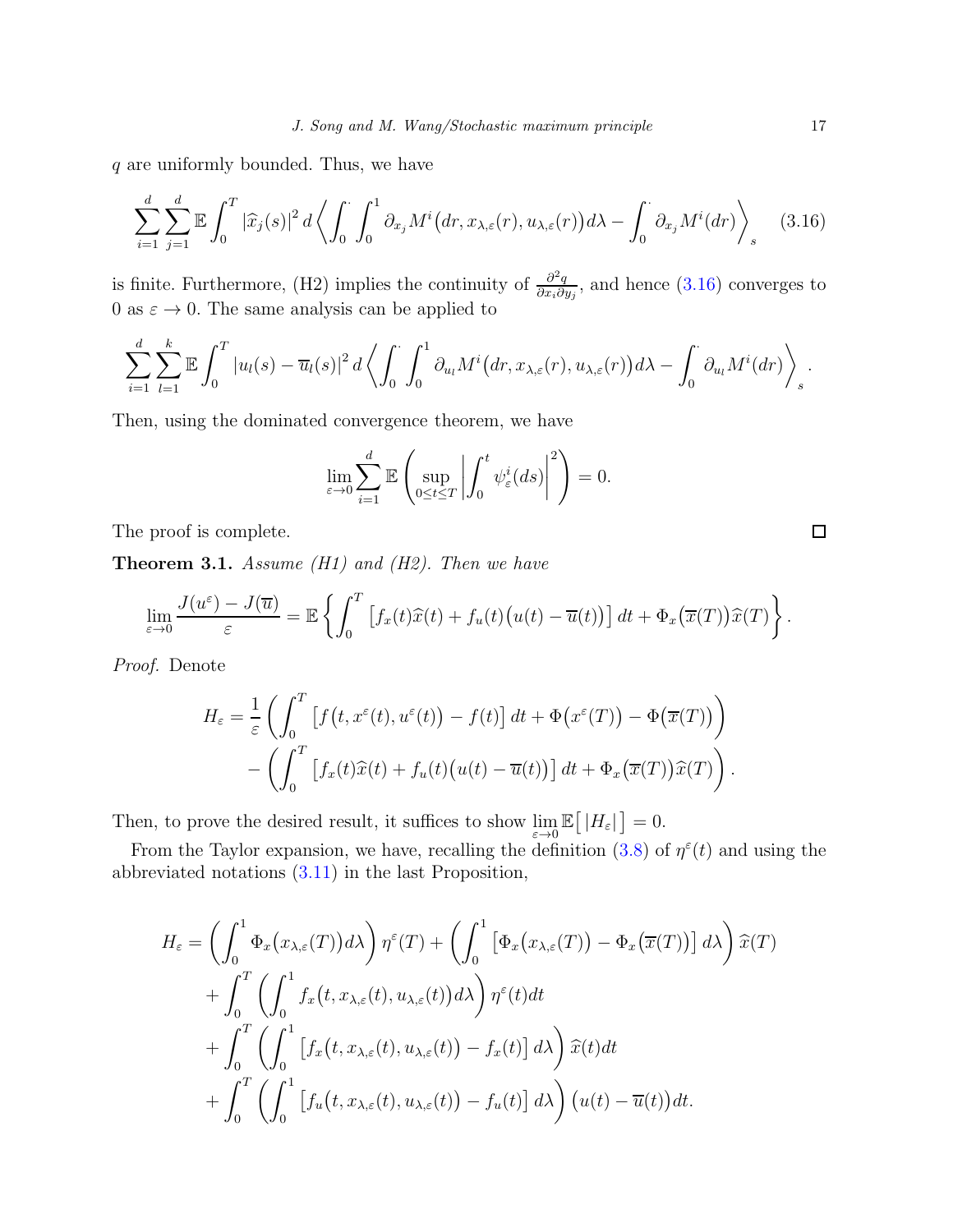Then, the Hölder inequality implies

$$
\mathbb{E}\left[\left|H_{\varepsilon}\right|\right] \leq \left(\mathbb{E}\left|\int_{0}^{1} \Phi_{x}\left(x_{\lambda,\varepsilon}(T)\right) d\lambda\right|^{2}\right)^{\frac{1}{2}} \left(\mathbb{E}\left|\eta^{\varepsilon}(T)\right|^{2}\right)^{\frac{1}{2}} \n+ \left(\mathbb{E}\left|\int_{0}^{1} \left[\Phi_{x}\left(x_{\lambda,\varepsilon}(T)\right) - \Phi_{x}\left(\overline{x}(T)\right)\right] d\lambda\right|^{2}\right)^{\frac{1}{2}} \left(\mathbb{E}\left|\widehat{x}(T)\right|^{2}\right)^{\frac{1}{2}} \n+ \int_{0}^{T} \left(\mathbb{E}\left|\int_{0}^{1} f_{x}\left(t, x_{\lambda,\varepsilon}(t), u_{\lambda,\varepsilon}(t)\right) d\lambda\right|^{2}\right)^{\frac{1}{2}} \left(\mathbb{E}\left|\eta^{\varepsilon}(t)\right|^{2}\right)^{\frac{1}{2}} dt \n+ \int_{0}^{T} \left(\mathbb{E}\left|\int_{0}^{1} \left[f_{x}\left(t, x_{\lambda,\varepsilon}(t), u_{\lambda,\varepsilon}(t)\right) - f_{x}(t)\right] d\lambda\right|^{2}\right)^{\frac{1}{2}} \left(\mathbb{E}\left|\widehat{x}(t)\right|^{2}\right)^{\frac{1}{2}} dt \n+ \int_{0}^{T} \left(\mathbb{E}\left|\int_{0}^{1} \left[f_{u}\left(t, x_{\lambda,\varepsilon}(t), u_{\lambda,\varepsilon}(t)\right) - f_{u}(t)\right] d\lambda\right|^{2}\right)^{\frac{1}{2}} \left(\mathbb{E}\left|\widehat{x}(t)\right|^{2}\right)^{\frac{1}{2}} dt \n+ \int_{0}^{T} \left(\mathbb{E}\left|\int_{0}^{1} \left[f_{u}\left(t, x_{\lambda,\varepsilon}(t), u_{\lambda,\varepsilon}(t)\right) - f_{u}(t)\right] d\lambda\right|^{2}\right)^{\frac{1}{2}} \left(\mathbb{E}\left|u(t) - \overline{u}(t)\right|^{2}\right)^{\frac{1}{2}} dt.
$$

Noting Proposition [3.1](#page-12-0) and that the functions  $\Phi_x, f_x$  and  $f_y$  are continuous and satisfy the linear growth condition, we can conclude that  $\lim_{\varepsilon\to 0} \mathbb{E} [H_{\varepsilon}] = 0$  by the dominated convergence theorem.  $\Box$ 

### <span id="page-17-0"></span>3.3. Maximum principle

Denote  $q(t, x, u, y, v) := (q_{ij}(x, u, y, v))_{d \times d}$  where  $q_{ij}$  is given by [\(3.1\)](#page-8-1). Thus we have  $q(t, x, u, x', u') = q^*(t, x', u', x, u)$ . Throughout the rest of this article, we consider both  $q := q(t, x, u, y, v)$  and  $q^* := q^*(t, x, u, y, v)$  as functions of  $(t, x, u, y, v)$ , and we shall use  $\frac{\partial}{\partial x}$ ,  $\frac{\partial}{\partial y}$ ,  $\frac{\partial}{\partial y}$  and  $\frac{\partial}{\partial v}$  to denote the partial derivatives with respect to x, u, y and v, respectively. Clearly, at any point  $p_0 = (t_0, x_0, u_0, x_0, u_0)$ , we have

<span id="page-17-2"></span>
$$
\frac{\partial}{\partial x}q^*(p_0) = \frac{\partial}{\partial y}q(p_0), \quad \frac{\partial}{\partial u}q^*(p_0) = \frac{\partial}{\partial v}q(p_0). \tag{3.17}
$$

Now we consider the adjoint equation, i.e., the following BSDE

<span id="page-17-1"></span>
$$
\begin{cases}\ndy(t) = -\left(b_x^*(t) y(t) + \left(\frac{\partial}{\partial x} \text{tr}\left[z(t) q^*(t, \overline{x}(t), \overline{u}(t), \overline{x}(t), \overline{u}(t))\right]\right)^* + f_x^*(t)\right)dt \\
+ z(t) dM(t) + dN(t), \\
y(T) = \Phi_x^*(\overline{x}(T)).\n\end{cases} \tag{3.18}
$$

Note that as mentioned in Section [3.1,](#page-7-1)  $dM(t) = M(dt, \overline{x}(t), \overline{u}(t))$  and  $(\overline{x}, \overline{u}) \in \mathbb{R}^{d+k}$  is an optimal pair for the control problem.

Denote

$$
\mathcal{M}^2([0,T];\mathbb{R}^d):=\Bigg\{\phi:[0,T]\times\Omega\to\mathbb{R}^d;\ \phi\text{ is predictable with }\mathbb{E}\int_0^T|\phi(t)|^2\,dt<\infty\Bigg\},
$$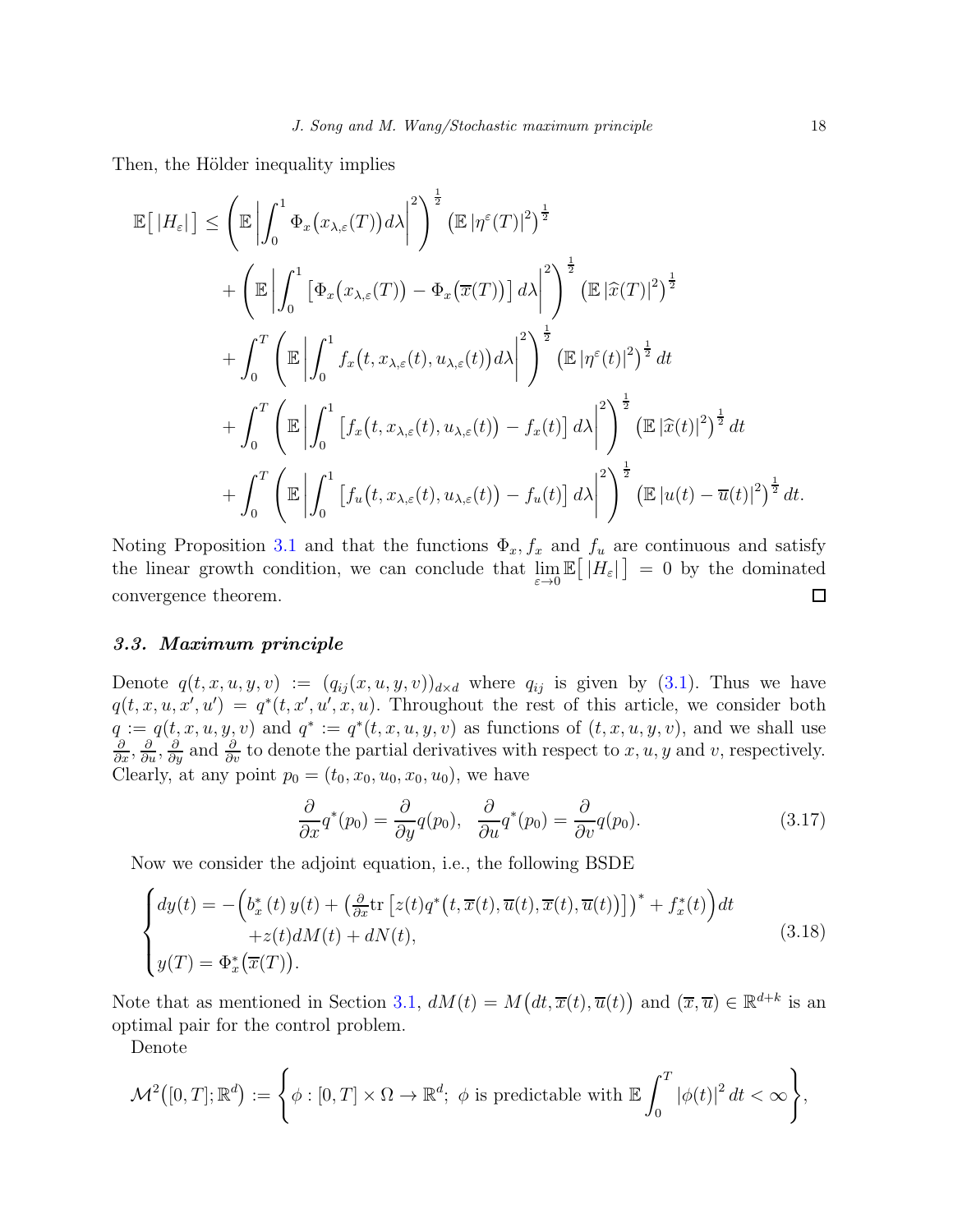and

$$
\mathcal{Q}^2([0,T];\mathbb{R}^{d\times d}) := \left\{\phi : [0,T]\times\Omega\to\mathbb{R}^{d\times d};\ \phi \text{ is predictable with}\right.
$$
  

$$
\mathbb{E}\int_0^T \text{tr}\Big[\phi(t)q\big(t,\overline{x}(t),\overline{u}(t),\overline{x}(t),\overline{u}(t)\big)\phi^*(t)\Big]dt < \infty\right\}.
$$

Then, according to [\[6\]](#page-25-10), there exists a unique triple of stochastic processes

$$
(y, z, N) \in \mathcal{M}^2([0, T]; \mathbb{R}^d) \times \mathcal{Q}^2([0, T]; \mathbb{R}^{d \times d}) \times \mathcal{L}^2
$$

satisfying [\(3.18\)](#page-17-1), where  $\mathcal{L}^2$  is the space containing all square integrable martingales. Here, N is a  $\mathbb{R}^d$ -valued square integrable martingale orthogonal to M, i.e., for  $1 \leq i, j \leq d$ ,

$$
\left\langle N^i, \int_0^\cdot M^j\big(ds, \overline{x}(s), \overline{u}(s)\big)\right\rangle_t = 0, \quad \forall t \in [0, T].
$$

<span id="page-18-0"></span>**Lemma 3.2.** Let  $(y, z, N)$  be the adapted solution of  $(3.18)$ . Then

$$
\mathbb{E} \langle y(T), \hat{x}(T) \rangle \n= \mathbb{E} \int_0^T \left[ \left\langle b_u^*(t) y(t) + \left( \frac{\partial}{\partial u} tr \left[ z(t) q^*(t, \overline{x}(t), \overline{u}(t), \overline{x}(t), \overline{u}(t)) \right] \right)^*, u(t) - \overline{u}(t) \right\rangle - \left\langle f_x^*(t), \hat{x}(t) \right\rangle \right] dt.
$$

*Proof.* Applying Itô formula to  $\langle y(t), \hat{x}(t) \rangle$ , we have

$$
\mathbb{E} \langle y(T), \hat{x}(T) \rangle \n= \mathbb{E} \int_0^T \langle dy(t), \hat{x}(t) \rangle + \langle y(t), d\hat{x}(t) \rangle + d \langle y, \hat{x} \rangle_t \n= \mathbb{E} \Bigg[ - \int_0^T \langle b_x^*(t)y(t) + \left( \frac{\partial}{\partial x} \text{tr} \left[ z(t) q^*(t, \overline{x}(t), \overline{u}(t), \overline{x}(t), \overline{u}(t)) \right] \right)^* + f_x^*(t), \hat{x}(t) \rangle dt \n+ \langle y(t), b_x(t) \hat{x}(t) + b_u(t) \big( u(t) - \overline{u}(t) \big) \rangle dt \n+ d \Big\langle \int_0^{\cdot} z(s) dM(s) + N(\cdot), \int_0^{\cdot} \partial_x M(ds) \hat{x}(s) + \int_0^{\cdot} \partial_u M(ds) \big( u(s) - \overline{u}(s) \big) \Big\rangle_t \Bigg],
$$

where we use the notation, for d-dimensional local martingales  $M = (M^1, \ldots, M^d)$  and  $N = (N^1, \ldots, N^d),$ 

$$
\langle (M^1, \ldots, M^d), (N^1, \ldots, N^d) \rangle_t := \sum_{j=1}^d \langle M^j, N^j \rangle_t.
$$

Note that from Theorem [2.2](#page-5-2) and [\(3.17\)](#page-17-2), it follows that

$$
d\left\langle \int_0^{\cdot} z(s)M(ds), \int_0^{\cdot} \partial_x M(ds) \widehat{x}(s) \right\rangle_t
$$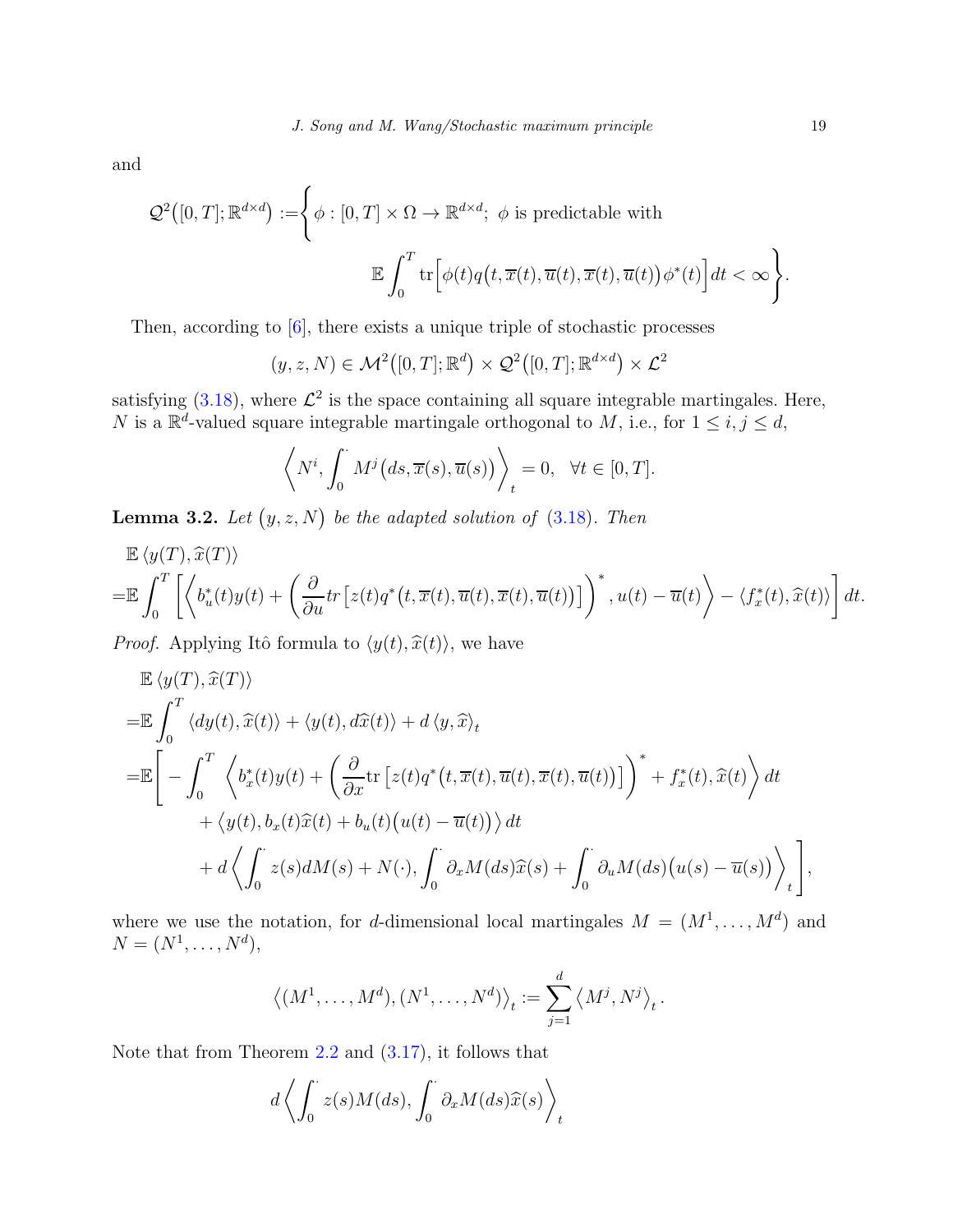J. Song and M. Wang/Stochastic maximum principle 20

$$
= \left\langle \left( \frac{\partial}{\partial y} \text{tr} \left[ z(t) q\big(t, \overline{x}(t), \overline{u}(t), \overline{x}(t), \overline{u}(t) \big) \right] \right)^*, \widehat{x}(t) \right\rangle dt = \left\langle \left( \frac{\partial}{\partial x} \text{tr} \left[ z(t) q^*(t, \overline{x}(t), \overline{u}(t), \overline{x}(t), \overline{u}(t)) \right] \right)^*, \widehat{x}(t) \right\rangle dt
$$

and

$$
d\left\langle \int_{0}^{t} z(s)M(ds), \int_{0}^{\cdot} \partial_{u}M(ds) (u(s) - \overline{u}(s)) \right\rangle_{t}
$$
  
=
$$
\left\langle \left( \frac{\partial}{\partial v} \text{tr} \left[ z(t)q\big(t, \overline{x}(t), \overline{u}(t), \overline{x}(t), \overline{u}(t) \big) \right] \right)^{*}, u(t) - \overline{u}(t) \right\rangle dt
$$
  
=
$$
\left\langle \left( \frac{\partial}{\partial u} \text{tr} \left[ z(t)q^{*}\big(t, \overline{x}(t), \overline{u}(t), \overline{x}(t), \overline{u}(t) \big) \right] \right)^{*}, u(t) - \overline{u}(t) \right\rangle dt.
$$

From the orthogonality of  $M$  and  $N$ , we also have

$$
d\left\langle N, \int_0^\cdot \partial_x M(ds) \widehat{x}(s) + \int_0^\cdot \partial_u M(ds) \big( u(s) - \overline{u}(s) \big) \right\rangle_t = 0.
$$

By combining the above equalities, the desired result can be obtained. Now, from Theorem [3.1,](#page-16-1) the adjoint equation [\(3.18\)](#page-17-1) and Lemma [3.2,](#page-18-0) we have

$$
\lim_{\varepsilon \to 0} \frac{J(u^{\varepsilon}) - J(\overline{u})}{\varepsilon} \n= \mathbb{E} \int_0^T \left\langle b_u^*(t) y(t) + \left( \frac{\partial}{\partial u} \text{tr} \left[ z(t) q^*(t, \overline{x}(t), \overline{u}(t), \overline{x}(t), \overline{u}(t)) \right] \right)^* + f_u^*(t), u(t) - \overline{u}(t) \right\rangle dt.
$$

Since  $\overline{u}$  is an optimal control at which  $J(u)$  is minimized, we have for almost all  $t \in [0, T]$ ,

<span id="page-19-2"></span>
$$
\left\langle b_u^*(t)y(t) + \left(\frac{\partial}{\partial u}\text{tr}\left[z(t)q^*\left(t,\overline{x}(t),\overline{u}(t),\overline{x}(t),\overline{u}(t)\right)\right]\right)^* + f_u^*(t), u(t) - \overline{u}(t)\right\rangle \ge 0 \quad a.s. \tag{3.19}
$$

We now state our maximum principle in the following theorem, where we use the Hamiltonian defined as follows:

<span id="page-19-0"></span>
$$
H(t, x, u, y, z) = \langle y(t), b(t, x, u) \rangle + \text{tr}[z(t)q^*(t, \overline{x}, \overline{u}, x, u)] + f(t, x, u). \tag{3.20}
$$

<span id="page-19-1"></span>**Theorem 3.2.** Assume conditions (H1)-(H2). Let  $\overline{u}$  be an optimal control associated with the stochastic control problem  $(1.1)$ – $(1.3)$  and  $(\overline{x}, \overline{u})$  be the optimal pair. Then, there exists  $(y, z) \in \mathcal{M}^2([0,T]; \mathbb{R}^d) \times \mathcal{Q}^2([0,T]; \mathbb{R}^{d \times d})$  satisfying the adjoint equation [\(3.18\)](#page-17-1) such that for all  $u \in \mathbf{U}[0,T],$ 

<span id="page-19-3"></span>
$$
H_u(t, \overline{x}(t), \overline{u}(t), y(t), z(t)) (u(t) - \overline{u}(t)) \ge 0 \quad a.s.
$$
 (3.21)

for almost all  $t \in [0, T]$ , here H is given by  $(3.20)$  and  $H_u := \frac{\partial}{\partial u}H$ .

 $\Box$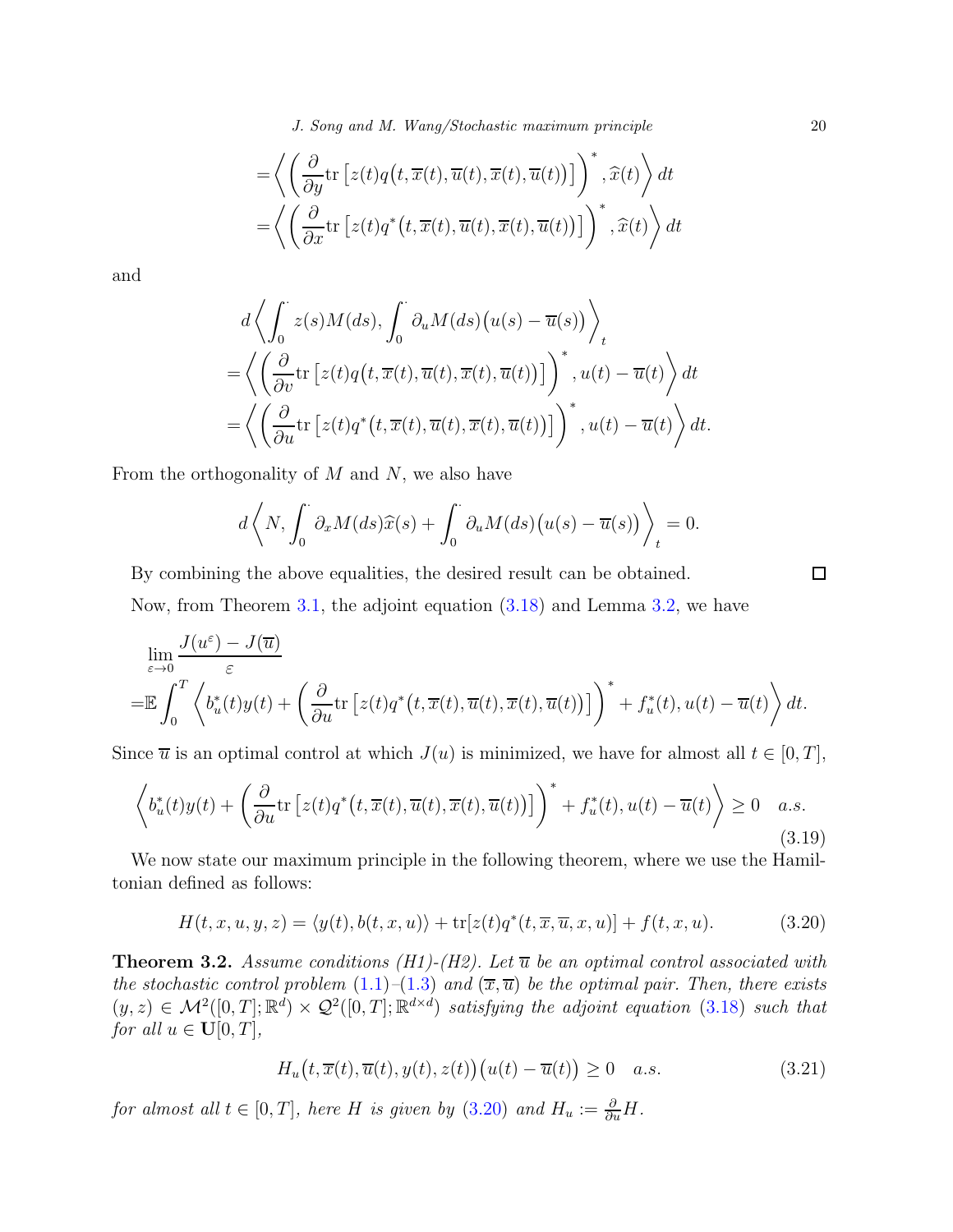**Remark 3.1.** We would like to remind the reader that the proof of Theorem [3.2](#page-19-1) heavily relies on the convexity of the control domain U. For control problems with a general control domain which is not necessarily convex, we suspect that one may still obtain a global maximum principle as in Peng [\[22\]](#page-26-2) by applying the second-order variational method developed therein. Noting that in our setting the noise M is a local martingale with a spatial parameter rather than Brownian motion, we expect that extra difficulties would come from deriving relevant estimations and adjoint equations as well. This is a subsequent project that we plan to work on in future.

<span id="page-20-1"></span>**Remark 3.2.** If the control domain U is the whole space  $\mathbb{R}^k$ , let  $\tilde{u}(t) = -u(t) + 2\overline{u}(t)$  for  $t \in [0, T]$ , and then,  $\widetilde{u} \in \mathbf{U}[0, T] = \mathcal{M}^2([0, T]; \mathbb{R}^k)$ . Now, Theorem [3.2](#page-19-1) yields

$$
H_u(t, \overline{x}(t), \overline{u}(t), y(t), z(t)) (\widetilde{u}(t) - \overline{u}(t)) \ge 0 \quad a.s.,
$$

i.e.,

$$
H_u(t, \overline{x}(t), \overline{u}(t), y(t), z(t)) (u(t) - \overline{u}(t)) \leq 0 \quad a.s.
$$

This implies

$$
H_u(t, \overline{x}(t), \overline{u}(t), y(t), z(t)) = 0 \quad a.s.
$$

Remark 3.3. If we assume

$$
M(t, x, u) = \int_0^t \sigma(s, x, u)dW_s,
$$
\n(3.22)

similar to Remark [2.3,](#page-7-3) the joint quadratic variation of  $M(\cdot, x, u)$  and  $M(\cdot, y, v)$  is given by

$$
q(t,x,u,y,v)=\sigma(t,x,u)\sigma^*(t,y,v),
$$

and, the controlled system  $(1.1)$  is reduced to the classical one:

<span id="page-20-2"></span>
$$
x^{u}(t) = x_{0}^{u} + \int_{0}^{t} b(s, x^{u}(s), u(s))ds + \int_{0}^{t} \sigma(s, x^{u}(s), u(s))dW_{s}, \qquad (3.23)
$$

The adjoint equation [\(3.18\)](#page-17-1) becomes

<span id="page-20-0"></span>
$$
\begin{cases}\ndy(t) = -\left(b_x^*(t) y(t) + \left(\frac{\partial}{\partial x} tr\left[z(t)\sigma\left(t, \overline{x}(t), \overline{u}(t)\right)\sigma^*(t, \overline{x}(t), \overline{u}(t)\right)\right]\right)^* + f_x^*(t)\right)dt \\
+ z(t)\sigma\left(t, \overline{x}(t), \overline{u}(t)\right)dW_t + dN(t), \\
y(T) = \Phi_x^*(\overline{x}(T)),\n\end{cases} \tag{3.24}
$$

where

$$
\frac{\partial}{\partial x}tr\left[z(t)\sigma(t,\overline{x}(t),\overline{u}(t))\sigma^*(t,\overline{x}(t),\overline{u}(t))\right]
$$
\n
$$
:=\frac{\partial}{\partial x}tr\left[z(t)\sigma(t,y,v)\sigma^*(t,x,u)\right]\Big|_{(x,u,y,v)=(\overline{x}(t),\overline{u}(t),\overline{x}(t),\overline{u}(t))}.
$$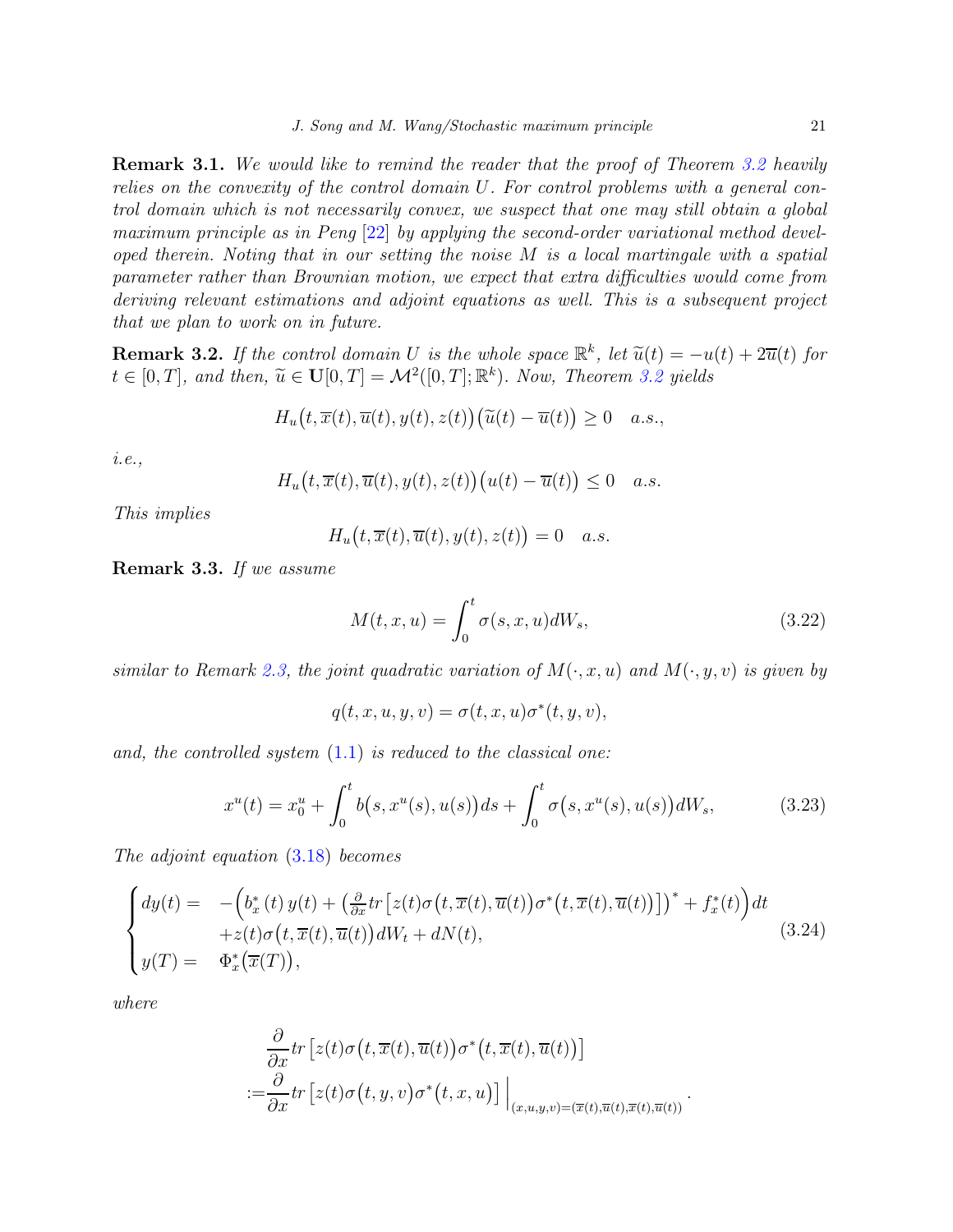If we assume that the filtration is generated by the Brownian motion  $W$ , then a meanzero local martingale N is orthogonal to W if and only if  $N \equiv 0$ . Denoting  $\tilde{z}(t) =$  $z(t)\sigma(t,\overline{x}(t),\overline{u}(t))$ , the adjoint equation [\(3.24\)](#page-20-0) can be written as

$$
\begin{cases}\n\frac{dy(t)}{y(T)} = -\left(b_x^*(t)y(t) + \left(\frac{\partial}{\partial x}tr\left[\tilde{z}(t)\sigma^*(t,\overline{x}(t),\overline{u}(t))\right]\right)^* + f_x^*(t)\right)dt + \tilde{z}(t)dW_t, \\
y(T) = \Phi_x^*(\overline{x}(T)),\n\end{cases}
$$

and the variational inequality [\(3.19\)](#page-19-2) becomes

<span id="page-21-2"></span>
$$
\left\langle b_u^*(t)y(t) + \left(\frac{\partial}{\partial u}tr\left[\tilde{z}(t)\sigma^*(t,\overline{x}(t),\overline{u}(t))\right]\right)^* + f_u^*(t), u(t) - \overline{u}(t)\right\rangle \ge 0 \quad a.s. \tag{3.25}
$$

from which the classical maximum principle can be obtained.

# <span id="page-21-0"></span>3.4. Sufficiency of the maximum principle

In this subsection, we show that the necessary condition [\(3.21\)](#page-19-3) for an optimal control pair obtained in Theorem [3.2](#page-19-1) is also sufficient under proper conditions.

**Theorem 3.3.** Suppose (H1)-(H2) hold. Let  $\overline{u} \in U[0,T]$  satisfy that, for all  $u \in U[0,T]$ ,

<span id="page-21-1"></span>
$$
H_u(t, \overline{x}(t), \overline{u}(t), y(t), z(t)) (u(t) - \overline{u}(t)) \ge 0 \quad a.s., \tag{3.26}
$$

for almost all  $t \in [0, T]$ , where H is given in  $(3.20)$ . We further assume that H is convex with respect to x and u and that  $\Phi$  is convex with respect to x. Then  $\overline{u}$  is an optimal control for  $(1.1)$ – $(1.3)$ .

*Proof.* It suffices to show that  $J(u) - J(\overline{u}) \geq 0$  holds for all  $u \in \mathbf{U}[0,T]$ . From the convexity of  $\Phi$ , we have

$$
J(u) - J(\overline{u})
$$
  
\n
$$
= \mathbb{E} \int_0^T \left[ f(t, x^u(t), u(t)) - f(t, \overline{x}(t), \overline{u}(t)) \right] dt + \mathbb{E} \left[ \Phi(x^u(T) - \overline{x}(T)) \right]
$$
  
\n
$$
\geq \mathbb{E} \int_0^T \left[ f(t, x^u(t), u(t)) - f(t, \overline{x}(t), \overline{u}(t)) \right] dt + \mathbb{E} \left[ \Phi_x(\overline{x}(T)) \left( x^u(T) - \overline{x}(T) \right) \right].
$$
 (3.27)

Applying Itô's formula to  $\langle y(t), x^u(t) - \overline{x}(t) \rangle$  and then taking expectation, we obtain

$$
\mathbb{E}\left[\left\langle \Phi_x(\overline{x}(T)), x^u(T) - \overline{x}(T) \right\rangle\right]
$$
\n
$$
= \mathbb{E}\int_0^T \left\langle -b_x^*(t)y(t) - \left(\frac{\partial}{\partial x}\text{tr}[z(t)q^*(t,\overline{x}(t),\overline{u}(t),\overline{x}(t),\overline{u}(t))] \right)^* - f_x^*(t), x^u(t) - \overline{x}(t)\right\rangle dt
$$
\n
$$
+ \mathbb{E}\int_0^T \left\langle y(t), b(t, x^u(t), u(t)) - b(t, \overline{x}(t), \overline{u}(t)) \right\rangle dt
$$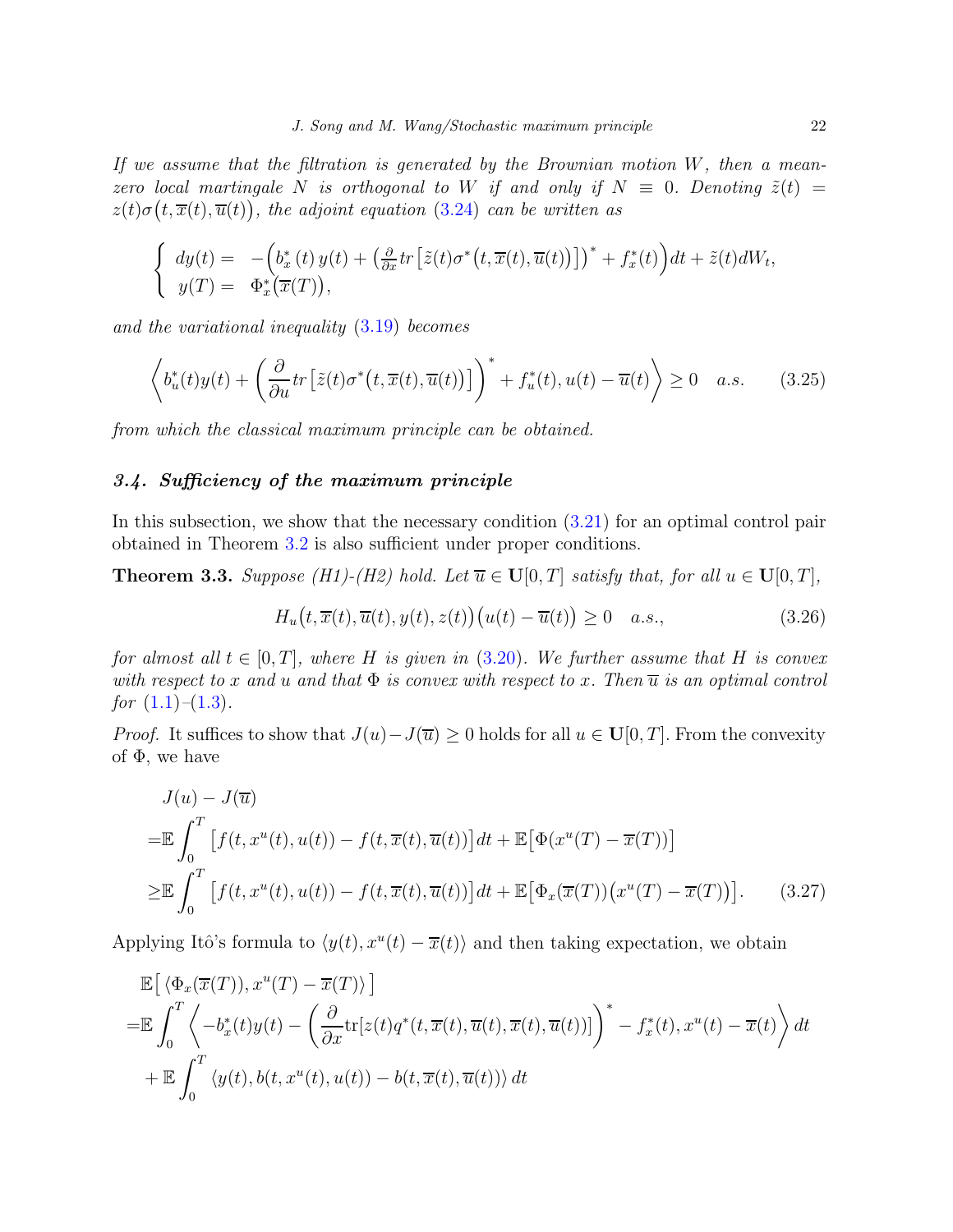J. Song and M. Wang/Stochastic maximum principle 23

$$
+\mathbb{E}\left\langle \int_0^{\cdot} z(t)M(dt,\overline{x}(t),\overline{u}(t)) + N(\cdot), \int_0^{\cdot} \left( M(dt,x^u(t),u(t)) - M(dt,\overline{x}(t),\overline{u}(t)) \right) \right\rangle_T.
$$
\n(3.28)

Hence, by combining  $(3.27)$  and  $(3.28)$ , and using the expression  $(3.20)$  of H, we have

$$
J(u) - J(\overline{u}) \ge \mathbb{E} \int_0^T \Big\{ -H_x(t, \overline{x}(t), \overline{u}(t), y(t), z(t)) \big(x^u(t) - \overline{x}(t)\big) + H\big(t, x^u(t), u(t), y(t), z(t)\big) - H\big(t, \overline{x}(t), \overline{u}(t), y(t), z(t)\big) \Big\} dt.
$$

It follows from the convexity of H that

$$
H(t, xu(t), u(t), y(t), z(t)) - H(t, \overline{x}(t), \overline{u}(t), y(t), z(t))
$$
  
\n
$$
\geq H_x(t, \overline{x}(t), \overline{u}(t), y(t), z(t)) (xu(t) - \overline{x}(t))
$$
  
\n
$$
+ H_u(t, \overline{x}(t), \overline{u}(t), y(t), z(t)) (u(t) - \overline{u}(t)).
$$

Therefore,

$$
J(u) - J(\overline{u}) \ge E \int_0^T H_u(t, \overline{x}(t), \overline{u}(t), y(t), z(t)) (u(t) - \overline{u}(t)) dt \ge 0.
$$

where the last step follows from  $(3.21)$ . The proof is concluded.

### <span id="page-22-0"></span>4. A discussion on the stochastic LQ problem

In this section, we discuss the stochastic linear quadratic problem (LQ problem) in our setting, where the controlled system  $(1.1)$  is driven by a local martingale  $M(t, x, u)$  with  $(x, u)$  as parameters. To make  $(1.1)$  "linear" in terms of  $(x, u)$  in the martingale part, we impose the following condition on the local characteristic q of M: for any  $d \times d$  matrix A and all  $(x, u), (y, v) \in \mathbb{R}^{d+k}$ ,

$$
\text{tr}\left[A\left(q^*(t,x,u,y,v)-q^*(t,x,u,x,u)\right)\right] \\ = \left\langle \left(\frac{\partial}{\partial x}\text{tr}\left[Aq^*(t,x,u,x,u)\right]\right)^*, y-x\right\rangle + \left\langle \left(\frac{\partial}{\partial u}\text{tr}\left[Aq^*(t,x,u,x,u)\right]\right)^*, v-u\right\rangle. \tag{4.1}
$$

Now, we consider the following linear state equation,

<span id="page-22-2"></span>
$$
\begin{cases}\n dx^u(t) = [A(t)x^u(t) + B(t)u(t)] dt + M(dt, x^u(t), u(t)), \nx^u(0) = x_0^u,\n\end{cases}
$$
\n(4.2)

with the quadratic cost functional

<span id="page-22-3"></span>
$$
J(u) = \frac{1}{2} \mathbb{E} \left\{ \int_0^T \left[ \langle Q(t)x^u(t), x^u(t) \rangle + \langle R(t)u(t), u(t) \rangle \right] dt + \langle Gx^u(T), x^u(T) \rangle \right\}.
$$
 (4.3)

<span id="page-22-1"></span>

<span id="page-22-4"></span> $\Box$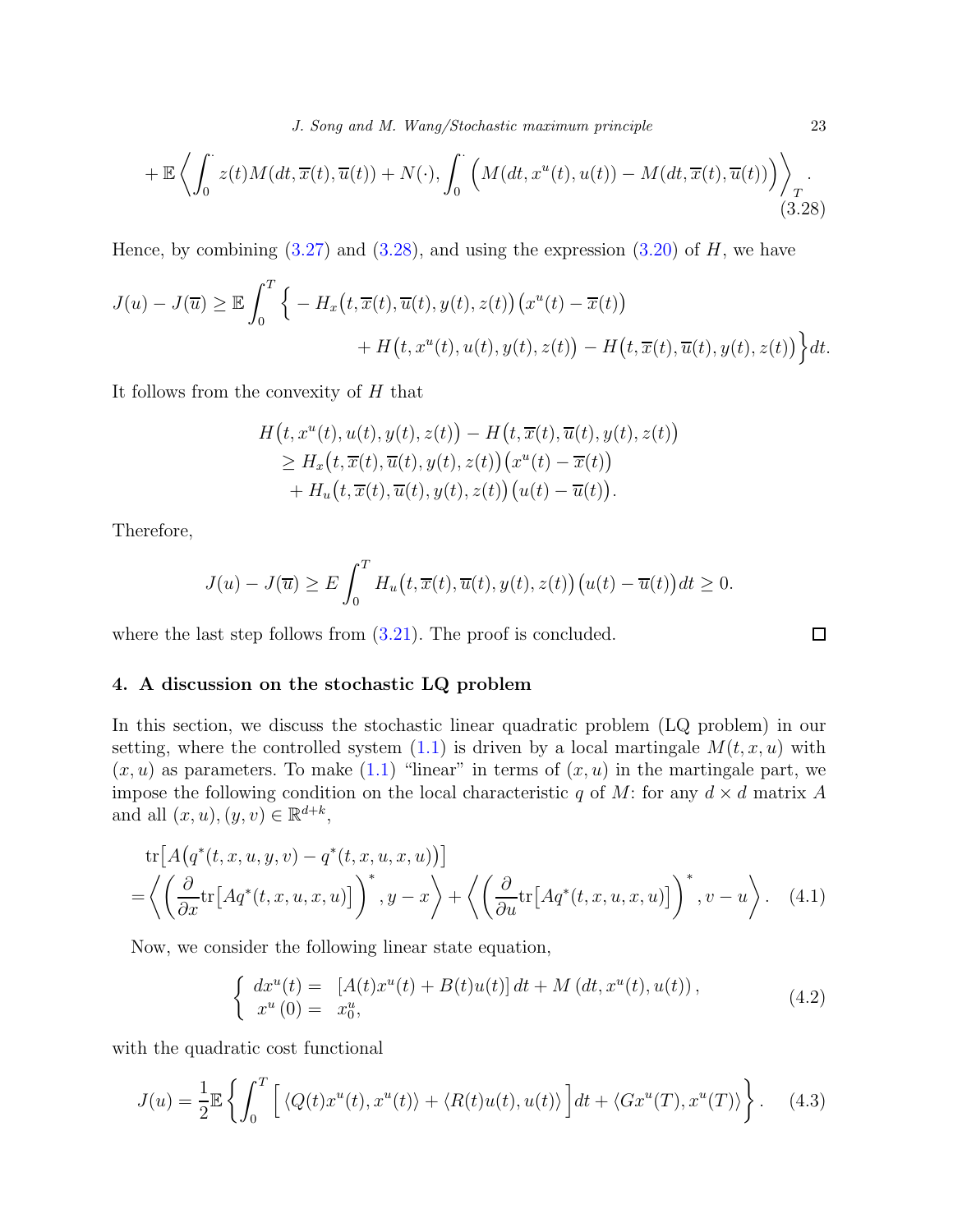Here, for  $t \in [0, T]$ ,  $A(t)$ , and  $B(t)$  are matrices with appropriate dimensions,  $Q(t)$  and G are symmetric nonnegative definite matrices, and  $R(t)$  is a symmetric positive definite matrix. Here we use  $\mathbf{U}[0,T] = \mathcal{M}^2([0,T];\mathbb{R}^k)$  to denote the set of admissible controls. Then, the adjoint equation [\(3.18\)](#page-17-1) becomes

$$
\begin{cases}\n\frac{dy(t)}{dt} = -\left(A^*(t)y(t) + \left(\frac{\partial}{\partial x}\text{tr}\left[z(t)q^*(t,\overline{x}(t),\overline{u}(t),\overline{x}(t),\overline{u}(t))\right]\right)^* + Q(t)\overline{x}(t)\right)dt \\
y(T) = G\overline{x}(T).\n\end{cases} \tag{4.4}
$$

Now, the Hamiltonian [\(3.20\)](#page-19-0) is

$$
H(t, x, u, y, z) = \langle A(t)x(t) + B(t)u(t), y(t) \rangle + \text{tr}\left[z(t)q^*(t, x(t), u(t), x(t), u(t))\right] + \frac{1}{2}\langle Q(t)x(t), x(t) \rangle + \frac{1}{2}\langle R(t)u(t), u(t) \rangle + \frac{1}{2}\langle G(t)x(T), x(T) \rangle.
$$

Then, it follows from the stochastic maximum principle (Theorem [3.2](#page-19-1) and Remark [3.2\)](#page-20-1) that

<span id="page-23-0"></span>
$$
B^*(t)y(t) + \left(\frac{\partial}{\partial u}\text{tr}\left[z(t)q^*(t,\overline{x}(t),\overline{u}(t),\overline{x}(t),\overline{u}(t))\right]\right)^* + R(t)\overline{u}(t) = 0 \tag{4.5}
$$

holds for a.e.  $t \in [0, T]$  almost surely, which is a necessary condition for an optimal pair  $(\overline{x}, \overline{u})$ . As in the classical situation, now we verify that  $\overline{u}$  satisfying the necessary condition [\(4.5\)](#page-23-0) is actually an optimal control for the generalized stochastic LQ problems.

**Theorem 4.1.** If  $\overline{u}$  satisfies [\(4.5\)](#page-23-0), then  $\overline{u}$  is an optimal control for the generalized linear quadratic problem  $(4.2)$ – $(4.3)$ .

*Proof.* To prove the optimality of  $\overline{u}$ , it suffices to show  $J(u) - J(\overline{u}) \geq 0$  for all  $u \in \mathbf{U}[0,T]$ . From the nonnegative definiteness of  $Q(t)$ ,  $R(t)$  and  $G$ , we have

$$
J(u) - J(\overline{u})
$$
  
\n
$$
= \frac{1}{2} \mathbb{E} \Biggl\{ \int_0^T \Biggl[ \langle Q(t)x^u(t), x^u(t) \rangle - \langle Q(t)\overline{x}(t), \overline{x}(t) \rangle + \langle R(t)u(t), u(t) \rangle - \langle R(t)\overline{u}(t), \overline{u}(t) \rangle \Biggr] dt
$$
  
\n
$$
+ \langle Gx^u(T), x^u(T) \rangle - \langle G\overline{x}(T), \overline{x}(T) \rangle \Biggr\}
$$
  
\n
$$
\geq \mathbb{E} \Biggl\{ \int_0^T \Biggl[ \langle Q(t)\overline{x}(t), x^u(t) - \overline{x}(t) \rangle + \langle R(t)\overline{u}(t), u(t) - \overline{u}(t) \rangle \Biggr] dt + \langle G\overline{x}(T), x^u(T) - \overline{x}(T) \rangle \Biggr\}.
$$
  
\n(4.6)

Then, applying Itô's formula to  $\langle x^u(t) - \overline{x}(t), y(t) \rangle$ , we have

<span id="page-23-1"></span>
$$
\mathbb{E}\left\langle G\overline{x}(T), x^u(T) - \overline{x}(T) \right\rangle
$$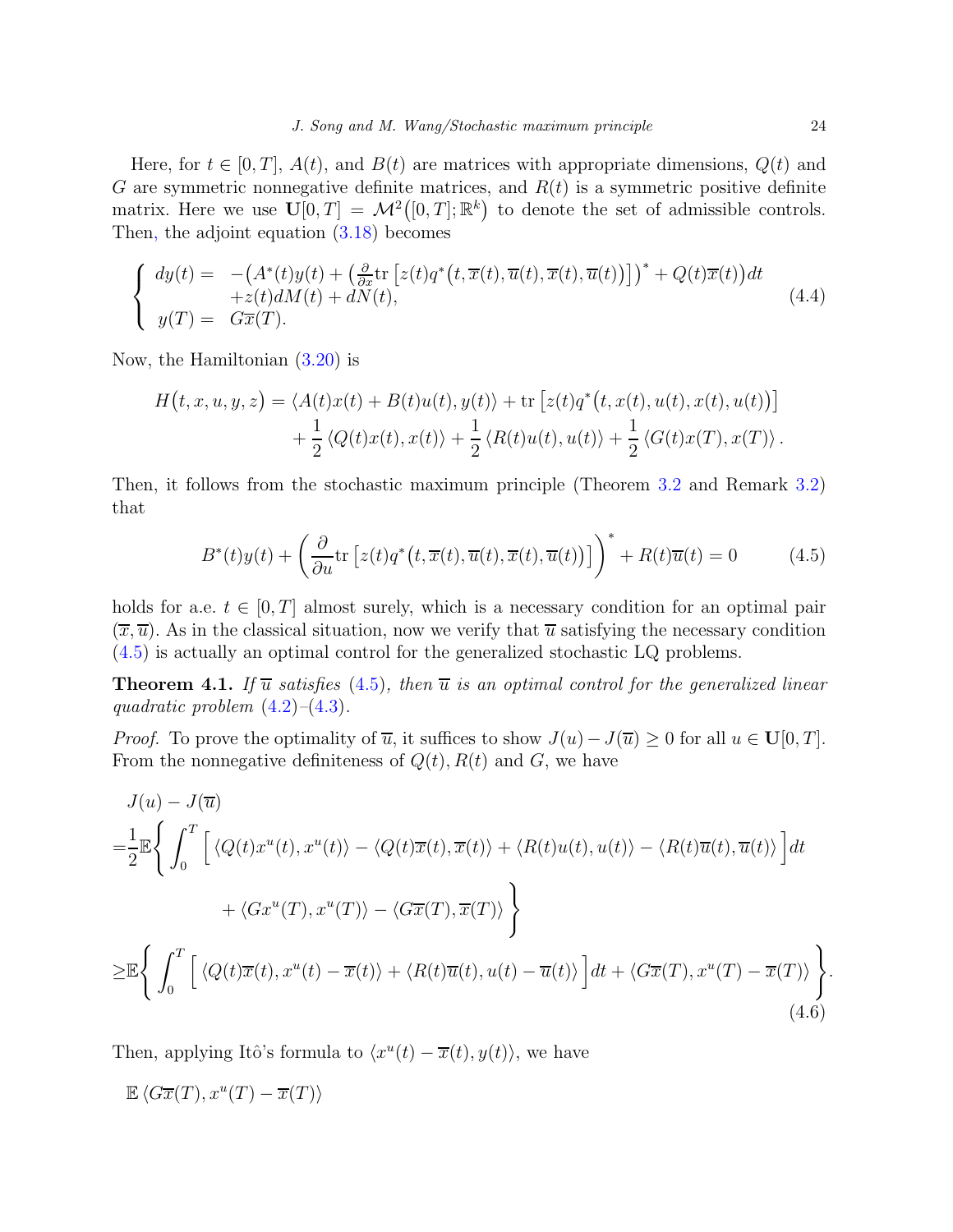$$
\begin{split}\n&= \mathbb{E} \int_{0}^{T} \left\langle -A^{*}(t)y(t) - \left( \frac{\partial}{\partial x} \text{tr} \left[ z(t) q^{*}(t, \overline{x}(t), \overline{u}(t), \overline{x}(t), \overline{u}(t)) \right] \right)^{*} - Q(t) \overline{x}(t), x^{u}(t) - \overline{x}(t) \right\rangle dt \\
&+ \mathbb{E} \int_{0}^{T} \left\langle y(t), A(t) (x^{u}(t) - \overline{x}(t)) + B(t) (u(t) - \overline{u}(t)) \right\rangle dt \\
&+ \mathbb{E} \int_{0}^{T} d \left\langle \int_{0}^{t} z(s) M(ds) + \int_{0}^{t} dN(s), \int_{0}^{t} M(ds, x^{u}(s), u(s)) - \int_{0}^{t} M(ds, \overline{x}(s), \overline{u}(s)) \right\rangle_{t} \\
&= \mathbb{E} \int_{0}^{T} \left[ \left\langle -Q(t) \overline{x}(t), x^{u}(t) - \overline{x}(t) \right\rangle + \left\langle B^{*}(t)y(t), u(t) - \overline{u}(t) \right\rangle + \left\langle -\left( \frac{\partial}{\partial x} \text{tr} \left[ z(t) q^{*}(t, \overline{x}(t), \overline{u}(t), \overline{x}(t), \overline{u}(t)) \right] \right)^{*}, x^{u}(t) - \overline{x}(t) \right\rangle \right] dt \\
&+ \mathbb{E} \int_{0}^{T} \text{tr} \left[ z(t) \left( q^{*}(t, x^{u}(t), u(t), \overline{x}(t), \overline{u}(t)) - q^{*}(t, \overline{x}(t), \overline{u}(t), \overline{x}(t), \overline{u}(t)) \right) \right] dt \\
&= \mathbb{E} \int_{0}^{T} \left[ \left\langle -Q(t) \overline{x}(t), x^{u}(t) - \overline{x}(t) \right\rangle + \left\langle \frac{\partial}{\partial u} \text{tr} \left[ z(t) q(t, \overline{x}(t), \overline{u}(t), \overline{x}(t), \overline{u}(t)) \right] \right)^{*}, u(t) - \overline{u}(t) \right\rangle \right] dt \\
&= \left( \frac{\partial}{\partial u} \left( \frac{\partial}{\partial u} \right)^{*}
$$

where the last equality follows from  $(4.1)$ . Then the desired inequality follows from  $(4.5)$ ,  $(4.6)$  and  $(4.7)$ :

$$
J(u) - J(\overline{u})
$$
  
\n
$$
\geq \mathbb{E} \int_0^T \left\langle R(t)\overline{u}(t) + B^*(x)y(t) + \left(\frac{\partial}{\partial u} \text{tr}\left[z(t)q(t,\overline{x}(t),\overline{u}(t),\overline{x}(t),\overline{u}(t))\right]\right)^*, u(t) - \overline{u}(t)\right\rangle dt
$$
  
\n=0.

This concludes the proof.

**Remark 4.1.** It can be easily checked that if q is linear with respect to x, y, u and v, then condition  $(4.1)$  is fulfilled, and hence the classical  $LQ$  problem is recovered. More precisely, we consider the linear form of [\(3.23\)](#page-20-2):

$$
dx^{u}(t) = x_{0}^{u} + [A(t)x^{u}(t) + B(t)u(t)]dt + \sum_{j=1}^{m} [C_{j}(t)x^{u}(t) + D_{j}(t)u(t)]dW_{t}^{j}, \qquad (4.8)
$$

where  $A, B, C_j, D_j$  are deterministic matrix-valued functions of suitable dimensions. Then, the local characteristic q of

$$
M(t, x, u) = \sum_{j=1}^{m} \left[ \int_{0}^{t} C_{j}(s) x dW_{s}^{j} + \int_{0}^{t} D_{j}(s) u dW_{s}^{j} \right]
$$

<span id="page-24-0"></span> $\Box$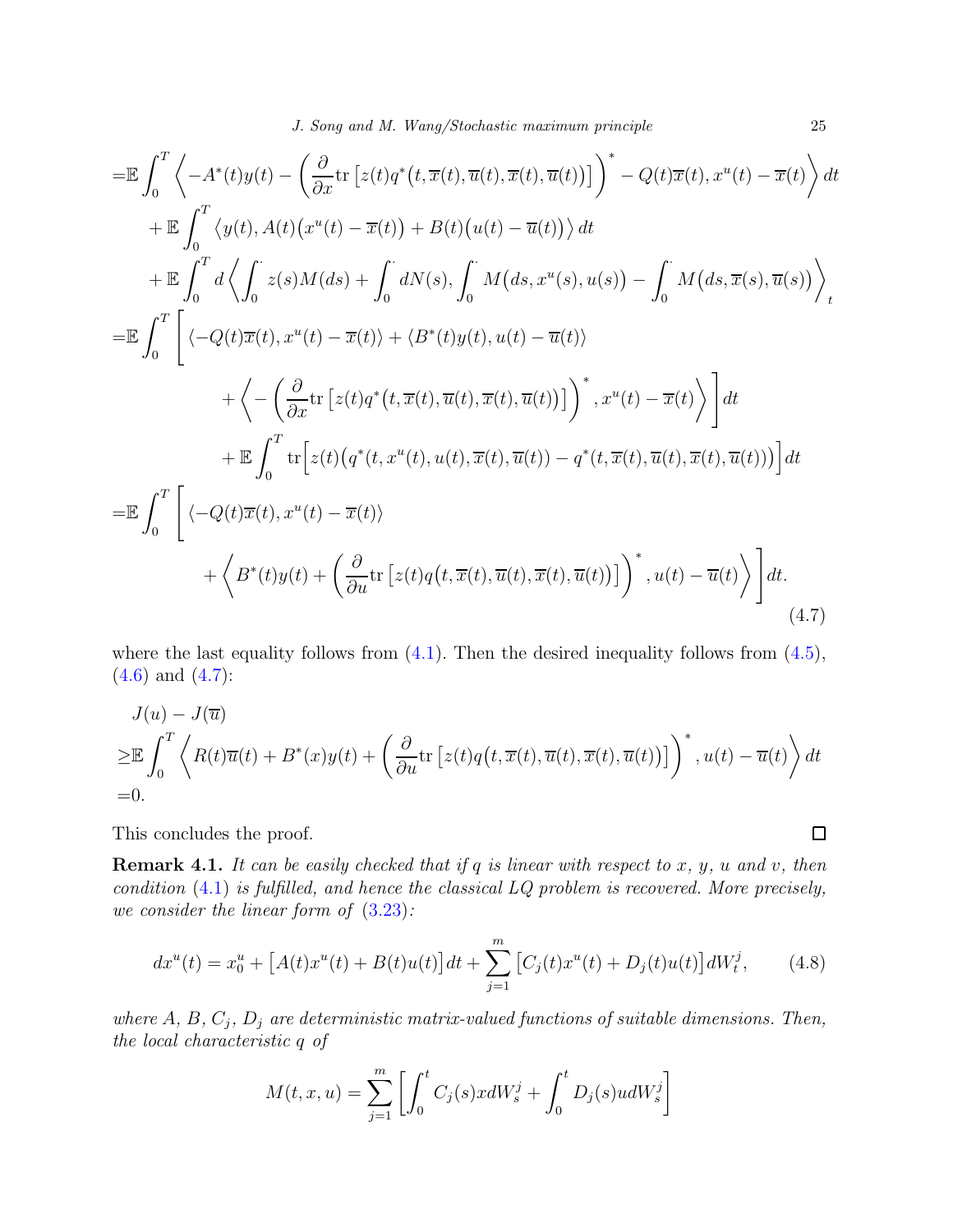is given by

$$
q(t, x, u, y, v) = \sum_{j=1}^{m} \left[ C_j(t)xy^*C_j^*(t) + C_j(t)xv^*D_j^*(t) + D_j(t)uy^*C_j^*(t) + D_j(t)uv^*D_j^*(t) \right],
$$

which satisfies  $(4.1)$  with equality.

In this situation, condition [\(4.5\)](#page-23-0) can be written as

$$
B^*(t)y(t) + \sum_{j=1}^m tr\big[z(t)D_j^*(t)\big(C_j(t)\overline{x}(t) + D_j(t)\overline{u}(t)\big)\big] + R(t)\overline{u}(t) = 0.
$$

This is consistent with the variational inequality [\(3.25\)](#page-21-2) (which is an equality when  $U = \mathbb{R}^k$ by Remark [3.2\)](#page-20-1) in the classical setting.

Acknowledgement. The authors would like to thank Prof. Mingshang Hu for his helpful discussions. The authors are also grateful to the two anonymous referees for their valuable comments. J. Song is partially supported by Shandong University grant 11140089963041 and the National Natural Science Foundation of China grant 12071256.

### <span id="page-25-0"></span>References

- <span id="page-25-9"></span>[1] Peter Bank and Dietmar Baum, Hedging and portfolio optimization in financial markets with a large trader, Math. Finance 14 (2004), no. 1, 1–18[.MR2030833](http://www.ams.org/mathscinet-getitem?mr=2030833)
- <span id="page-25-1"></span>[2] Jean-Michel Bismut, An introductory approach to duality in optimal stochastic control, SIAM Rev. 20 (1978), no. 1, 62–78[.MR469466](http://www.ams.org/mathscinet-getitem?mr=469466)
- <span id="page-25-2"></span>[3] Rainer Buckdahn, Juan Li, and Jin Ma, A stochastic maximum principle for general mean-field systems, Appl. Math. Optim. 74 (2016), no. 3, 507–534[.MR3575614](http://www.ams.org/mathscinet-getitem?mr=3575614)
- <span id="page-25-3"></span>[4] Zengjing Chen and Larry Epstein, Ambiguity, risk, and asset returns in continuous time, Econometrica 70 (2002), no. 4, 1403–1443[.MR1929974](http://www.ams.org/mathscinet-getitem?mr=1929974)
- <span id="page-25-6"></span>[5] Kai Du and Qingxin Meng, A maximum principle for optimal control of stochastic evolution equations, SIAM Journal on Control and Optimization 51 (2013), no. 6, 4343–4362.
- <span id="page-25-10"></span>[6] N. El Karoui and S.-J. Huang, A general result of existence and uniqueness of backward stochastic differential equations, Backward stochastic differential equations (Paris, 1995–1996), 1997, pp. 27– 36[.MR1752673](http://www.ams.org/mathscinet-getitem?mr=1752673)
- <span id="page-25-7"></span>[7] Giorgio Fabbri, Fausto Gozzi, and Andrzej Swiech, Stochastic optimal control in infinite dimension, Probability and Stochastic Modelling. Springer (2017).
- <span id="page-25-8"></span>[8] Marco Fuhrman, Ying Hu, and Gianmario Tessitore, Stochastic maximum principle for optimal control of SPDEs, Applied Mathematics & Optimization 68 (2013), no. 2, 181–217.
- <span id="page-25-5"></span>[9] Yuecai Han, Shige Peng, and Zhen Wu, Maximum principle for backward doubly stochastic control systems with applications, SIAM J. Control Optim. 48 (2010), no. 7, 4224–4241[.MR2665464](http://www.ams.org/mathscinet-getitem?mr=2665464)
- <span id="page-25-4"></span>[10] Mingshang Hu, Stochastic global maximum principle for optimization with recursive utilities, Probab. Uncertain. Quant. Risk 2 (2017), Paper No. 1, 20[.MR3625730](http://www.ams.org/mathscinet-getitem?mr=3625730)